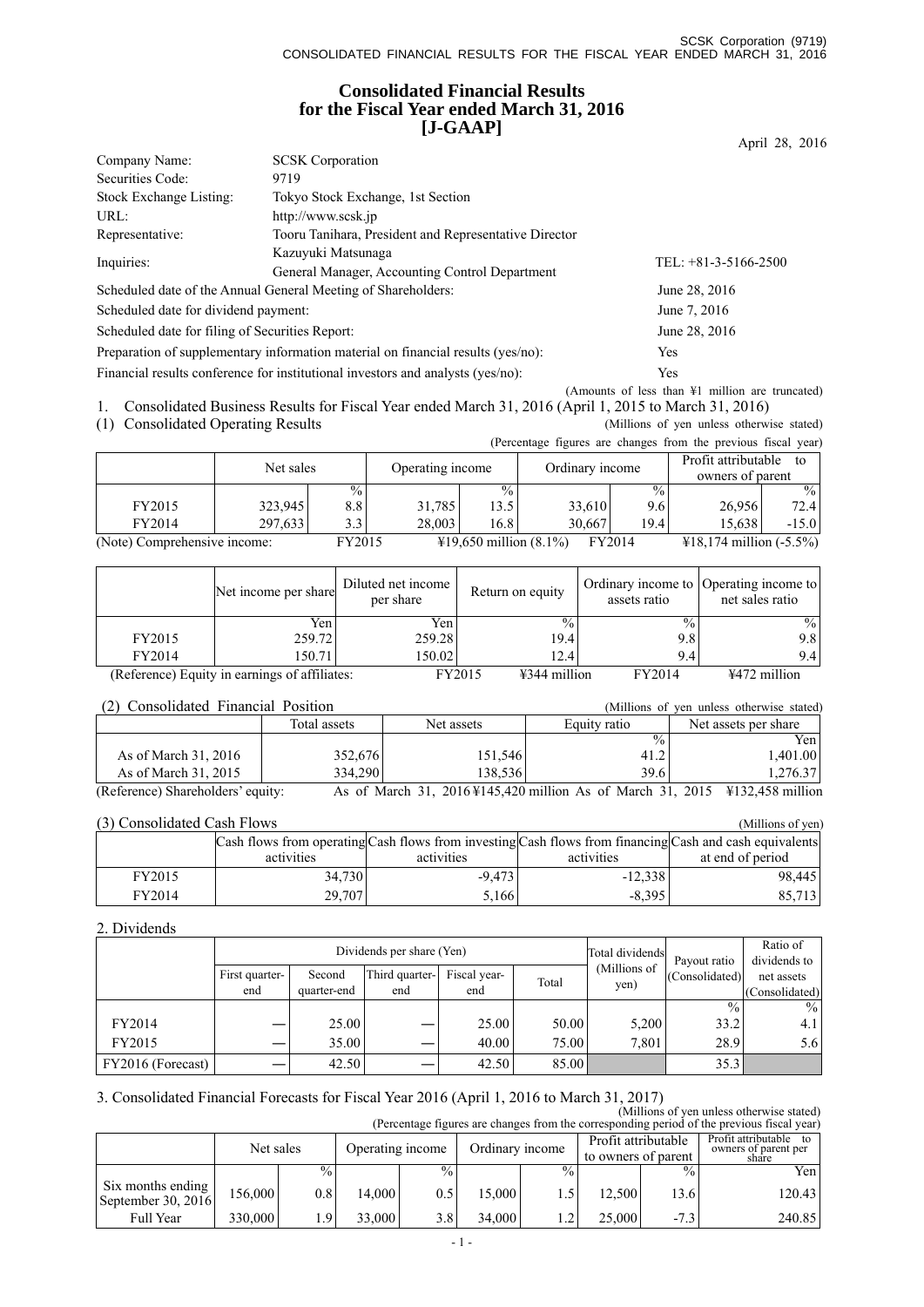\*Notes

(1) Changes in significant subsidiaries during the period

(Changes in specified subsidiaries accompanying changes in scope of consolidation) :Yes

Inclusion : none (company name) exclusion: 1 (company name) : CSK Group Investment Fund

(2) Changes in accounting policies, changes in accounting estimates and restatement of prior period financial statements after error corrections

- 1) Changes in accounting policies, changes in accounting standards and other regulations: Yes
- 2) Changes in accounting policies due to other reasons: None
- 3) Changes in accounting estimates: None
- 4) Restatement of prior period financial statements after error corrections: None

(3) Number of shares issued (Common stock)

1) The number of shares issued as of the period-end (including treasury shares)

| 107,986,403 shares   |
|----------------------|
| 107,986,403 shares   |
|                      |
| 4,189,210 shares     |
| 4,208,816 shares     |
|                      |
| 103,789,208 shares   |
| 103,764,860 shares   |
| As of March 31, 2016 |

(Reference) Summary of Non-Consolidated Business Results

1. Non-Consolidated Business Results for Fiscal Year 2015 (April 1, 2015 to March 31, 2016)

(1) Non-Consolidated Operating Results (Millions of yen unless otherwise stated)

(Percentage figures are changes from the previous fiscal year)

|        |           |               |                  |               |                 |                          | procedule righted are enanged from the previous fiscal | $, \mathsf{v}$ |
|--------|-----------|---------------|------------------|---------------|-----------------|--------------------------|--------------------------------------------------------|----------------|
|        | Net sales |               | Operating income |               | Ordinary income |                          | Net income                                             |                |
|        |           | $^{0}/_{0}$ . |                  | $\frac{0}{0}$ |                 | $\frac{0}{0}$            |                                                        | $\frac{0}{0}$  |
| FY2015 | 256,115   | 8.61          | 24,874           | 11.3          | 25,423          | 7 <sub>2</sub><br>ت که د | 22,737                                                 | 83.1           |
| FY2014 | 235,929   | ه. د          | 22,356           | 15.1          | 23,711          | 19.8                     | 12.420                                                 | $-19.4$        |

|        | Net income per share | Diluted net income per<br>share |  |
|--------|----------------------|---------------------------------|--|
|        | Yen                  | Yen                             |  |
| FY2015 | 218.60               | 218.43                          |  |
| FY2014 | 119.43               | 119.3                           |  |

(2) Non-Consolidated Financial Position

|                         | Total assets | Net assets | Equity ratio | Net assets per share |  |
|-------------------------|--------------|------------|--------------|----------------------|--|
|                         |              |            | $\%$         | Yen                  |  |
| As of March 31.<br>2016 | 294,152      | 135,913    | 46.2         | 1,305.71             |  |
| As of March 31.<br>2015 | 280,202      | 120,371    | 42.9         | 1,156.30             |  |

(Reference) Shareholders' equity: As of March 31, 2016 ¥135,825million As of March 31, 2015 ¥120,264million

\*Notification regarding the auditing process

・This financial report is not within the scope of the auditing process as prescribed by the Financial Instruments and Exchange Act. Therefore, and as of the time of disclosure, the auditing process of this financial report has not been completed.

\*Notice regarding the appropriate use of the financial forecasts

- ・This document contains forward-looking statements based on a number of assumptions and beliefs made by management in light of information currently available. For a variety of reasons, actual financial results may differ materially from the forecasts presented here. For further notification on the use of matters assumed concerning the results forecasts and the forecasts, please see Consolidated forecasts for the fiscal year ending March 31, 2016, page 9.
- ・SCSK will hold a results briefing for institutional investors and analysts on April 28, 2016. Materials used in the briefing, a transcript of the main questions and answers, and related information will be published on SCSK's website promptly thereafter.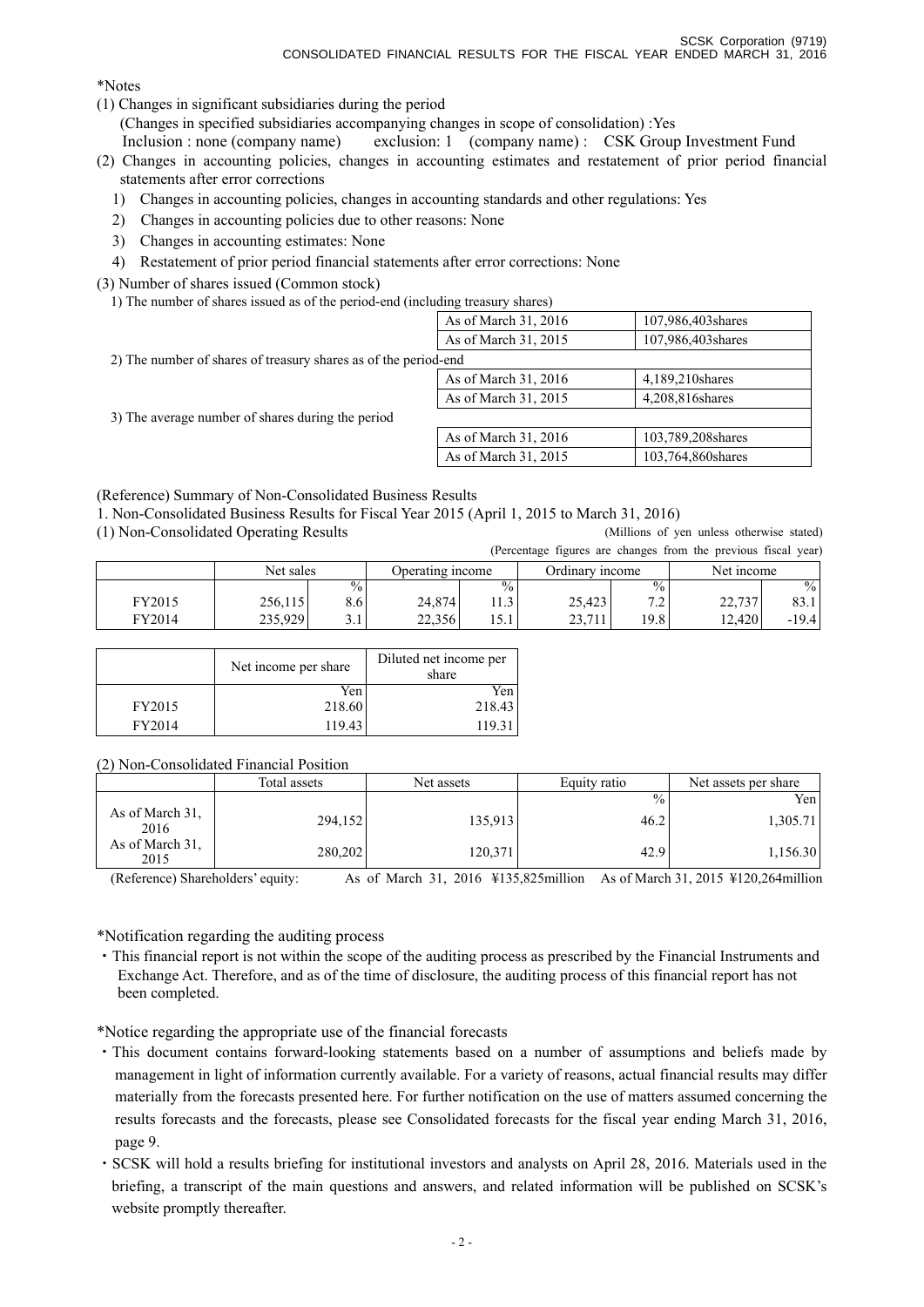# **Contents**

| 1.          |     |                                                                                                   |    |
|-------------|-----|---------------------------------------------------------------------------------------------------|----|
|             | (1) |                                                                                                   |    |
|             | (2) |                                                                                                   |    |
|             | (3) | Qualitative information pertaining to consolidated forecasts for the fiscal year ending March 31, | 9  |
|             | (4) | Basic policy for distribution of earnings and dividends for the fiscal years ended March 31, 2016 |    |
| 2.          |     |                                                                                                   |    |
| 3.          |     |                                                                                                   |    |
|             | (1) |                                                                                                   |    |
|             | (2) |                                                                                                   |    |
|             | (3) |                                                                                                   |    |
| $4_{\cdot}$ |     |                                                                                                   | 14 |
| 5.          |     |                                                                                                   |    |
|             | (1) |                                                                                                   |    |
|             | (2) |                                                                                                   |    |
|             | (3) |                                                                                                   |    |
|             | (4) |                                                                                                   |    |
|             | (5) |                                                                                                   |    |
|             |     |                                                                                                   |    |
|             |     |                                                                                                   |    |
|             |     |                                                                                                   |    |
|             |     |                                                                                                   |    |
|             |     |                                                                                                   |    |
|             |     |                                                                                                   |    |
|             |     |                                                                                                   |    |
| 6.          |     |                                                                                                   |    |
|             |     |                                                                                                   |    |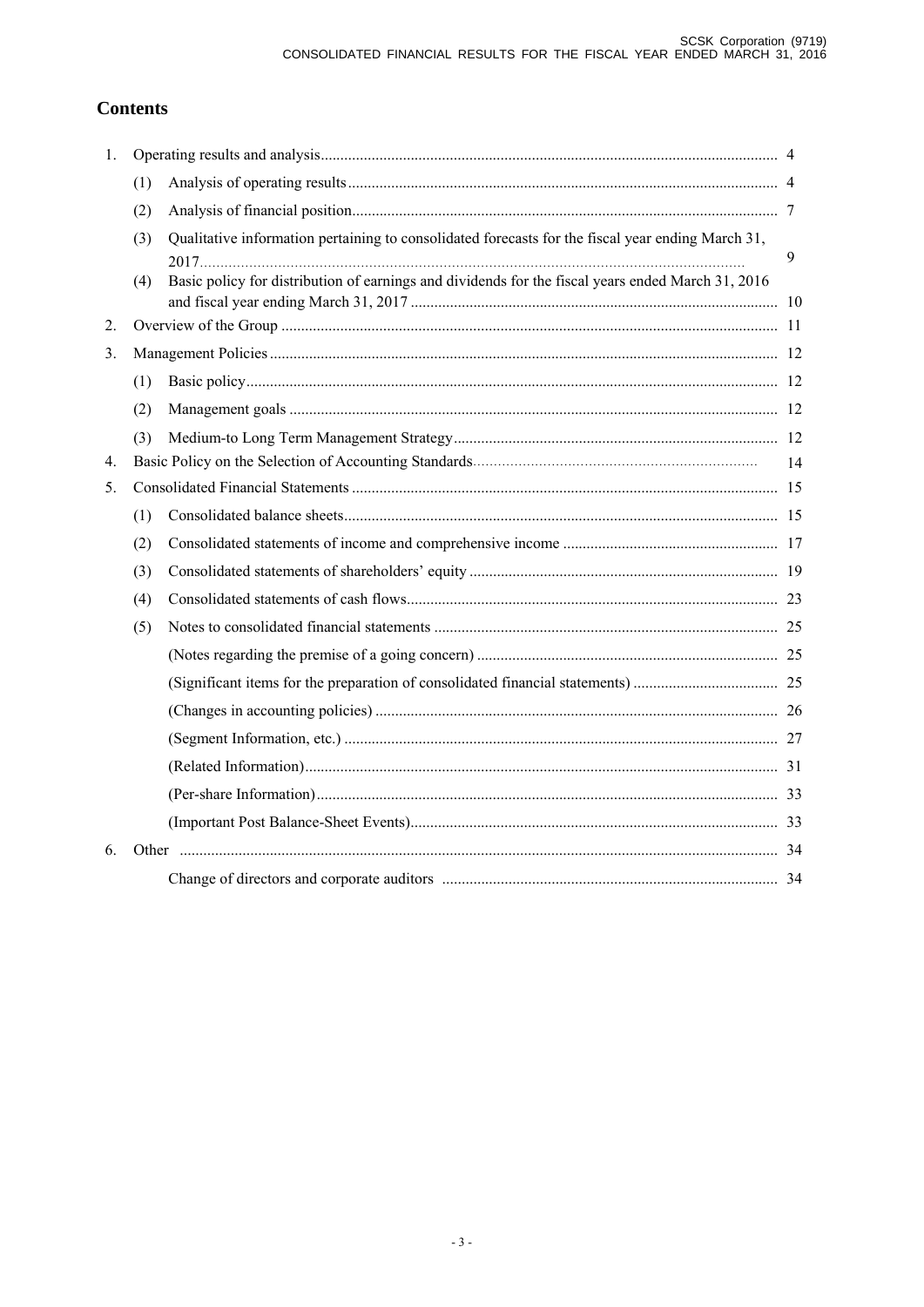### **1. Operating results and analysis**

## **(1) Analysis of operating results**

 In the period under review, the Japanese economy showed an improving trend in both corporate earnings and employment. Various policy initiatives, most notably economic stimulus measures implemented by the government as well as monetary easing policies taken by the Bank of Japan, kept the economy on a mild recovery track, although signs of weakness remain apparent.

 In terms of the outlook for the economy, a recovery is expected to continue albeit at a moderate pace, on the assumption that recovery in the employment and income environments will continue. However, a number of factors require close watching, including the risk of a downturn in the overseas economic situation, particularly in emerging economies in Asia and those that rely on exports of natural resources, and volatility in forex rates, interest rates and other aspects of the financial markets.

 In the IT services market, demand for strategic IT investment aimed at enhancing competitiveness or supporting advances into new business areas, has continued to rise. Demand for investment in operational systems, generally intended to improve process efficiency, also remains brisk. Overall, IT investment demand is on an uptrend.

 In the financial industry in particular, IT investment demand grew substantially among banks, securities companies and insurers, centered on systems development. This reflects a continuing high level of interest in systems development to support various work processes and enhance competitiveness, and solid underlying demand for system upgrades and revisions to accommodate changes in regulations.

 In the manufacturing and distribution industries, there has been a solid underlying flow of IT investment deals on an emergence of strategic IT investment, in support of global business expansion, omni-channelization, big data analysis, and other objectives.

 Demand for IT services has manifested in earnest in a variety of areas as customers seek to strengthen their businesses or enhance work efficiency. Of particular note is strong demand for networking-related IT products from certain telecommunications service providers, and demand for various cloud-related IT services, including IaaS and PaaS.

 In the Company's operating results for the period under review, consolidated net sales increased 8.8% compared to the same period of the previous fiscal year to ¥323,945 million. This reflects brisk demand for systems development among a wide range of financial industry customers, a variety of maintenance services for customers in the manufacturing and distribution industries, and networking-related IT products among telecommunications service providers. Accordingly, there has been steady sales growth in all sales segments, Systems Development, System Maintenance and Operation/ Services, and Packaged Software/ Hardware Sales. Operating income increased 13.5% to ¥31,785 million, mainly due to revenue growth, combined with factors including productivity enhancements on the steady implementation of measures to improve operational quality, increased efficiency in SG&A and other expenses. Ordinary income increased 9.6% to ¥33,610 million. Net income attributable to shareholders rose 72.4% to ¥26,956 million on increased operating income together with the effect of tax deferral accounting.

An outline of financial performance by reported segment is presented below. It should be noted that sales figures are those for sales to outside parties.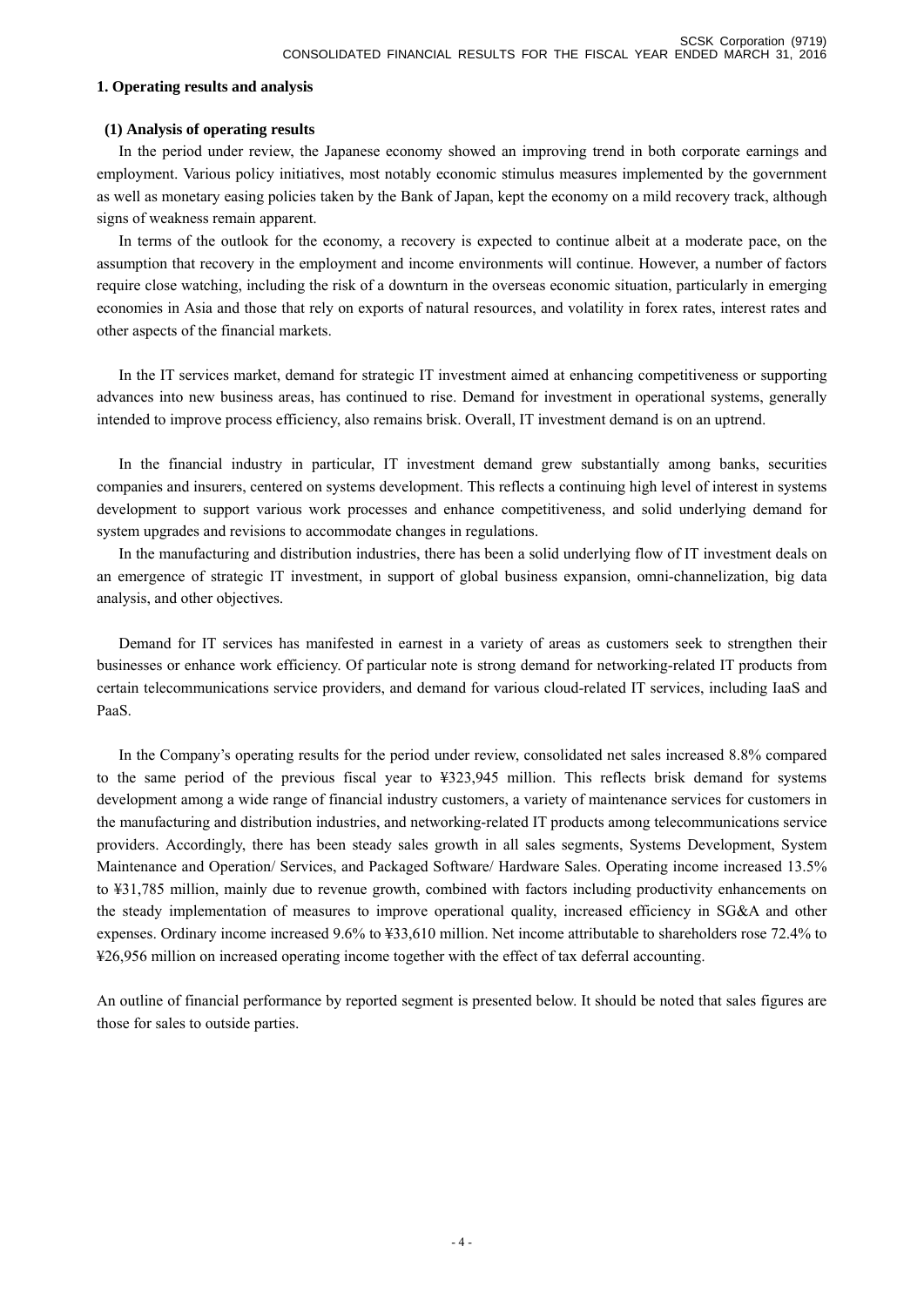| (Only <i>withous</i> of you unless otherwise stated) |                                   |                   |                                   |                   |                                     |                   |  |
|------------------------------------------------------|-----------------------------------|-------------------|-----------------------------------|-------------------|-------------------------------------|-------------------|--|
|                                                      | Previous fiscal year              |                   | Fiscal year under review          |                   |                                     |                   |  |
| Net sales by segment                                 | (April 1, 2014-<br>March 31 2015) |                   | (April 1, 2015-<br>March 31 2016) |                   | Change from previous<br>fiscal year |                   |  |
|                                                      | Amount                            | Segment<br>Profit | Amount                            | Segment<br>Profit | Amount                              | Segment<br>Profit |  |
| Manufacturing<br><b>Systems Business</b>             | 42,531                            | 3,049             | 40,849                            | 3,220             | $-1,681$                            | 170               |  |
| Telecommunications<br><b>Systems Business</b>        | 28,225                            | 5,097             | 25,628                            | 4,471             | $-2,597$                            | $-625$            |  |
| <b>Distribution Systems</b><br><b>Business</b>       | 44,981                            | 5,435             | 46,754                            | 6,321             | 1,772                               | 885               |  |
| <b>Financial Systems</b><br><b>Business</b>          | 60,829                            | 7,183             | 71,259                            | 8,386             | 10,429                              | 1,202             |  |
| <b>Business Solutions</b>                            | 18,392                            | 804               | 19,052                            | 1,592             | 659                                 | 788               |  |
| <b>Business Services</b>                             | 33,732                            | 2,125             | 39,273                            | 2,839             | 5,540                               | 713               |  |
| <b>IT Platform Solutions</b>                         | 64,790                            | 5,173             | 77,135                            | 6,314             | 12,345                              | 1,140             |  |
| Prepaid Card Business                                | 3,378                             | 267               | 3,217                             | 225               | $-160$                              | $-41$             |  |
| Other                                                | 770                               | 325               | 774                               | 313               | 3                                   | $-12$             |  |
| Adjusted total                                       | $\overline{\phantom{m}}$          | $-1,458$          | -                                 | $-1,898$          |                                     | $-440$            |  |
| Total                                                | 297,633                           | 28,003            | 323,945                           | 31,785            | 26,311                              | 3,782             |  |

### (Unit: Millions of yen unless otherwise stated)

### Manufacturing Systems Business

Net sales decreased 4.0% to ¥40,849 million, reflecting a reactionary decline from last year's high level of activity surrounding large-scale projects in the manufacturing industry, but segment income increased 5.6% to ¥3,220 million due to improvements in productivity and profitability.

### Telecommunication Systems Business

Net sales decreased 9.2% to ¥25,628 million, reflecting a reduction in large-scale systems integration projects that supported results in the previous year, and segment income decreased 12.3% to ¥4,471 million.

# Distribution Systems Business

Net sales increased 3.9% to ¥46,754 million and segment income increased 16.3% to ¥6,321 million as a result of our efforts in responding to demand for omni-channelization and an increase in system development projects in the EC and CRM areas taking advantage of big data, as well as other EDI cloud services projects.

### Financial Systems Business

Net sales increased 17.1% to ¥71,259 million and segment income increased 16.7% to ¥8,386 million as a result of increased IT investment demands for operation system development, as well as system modification needs to reflect various changes in regulations. This was apparent across all segments in the financial industry, including banks, which showed especially solid demand, securities firms, insurance companies, credit card companies and leasing companies.

### Business Solutions

Net sales increased 3.6% to ¥19,052 million as a result of steady performance of ERP-related projects. Segment income increased 98.0% to ¥1,592 million as a result of improvements in productivity, as well as a decrease in low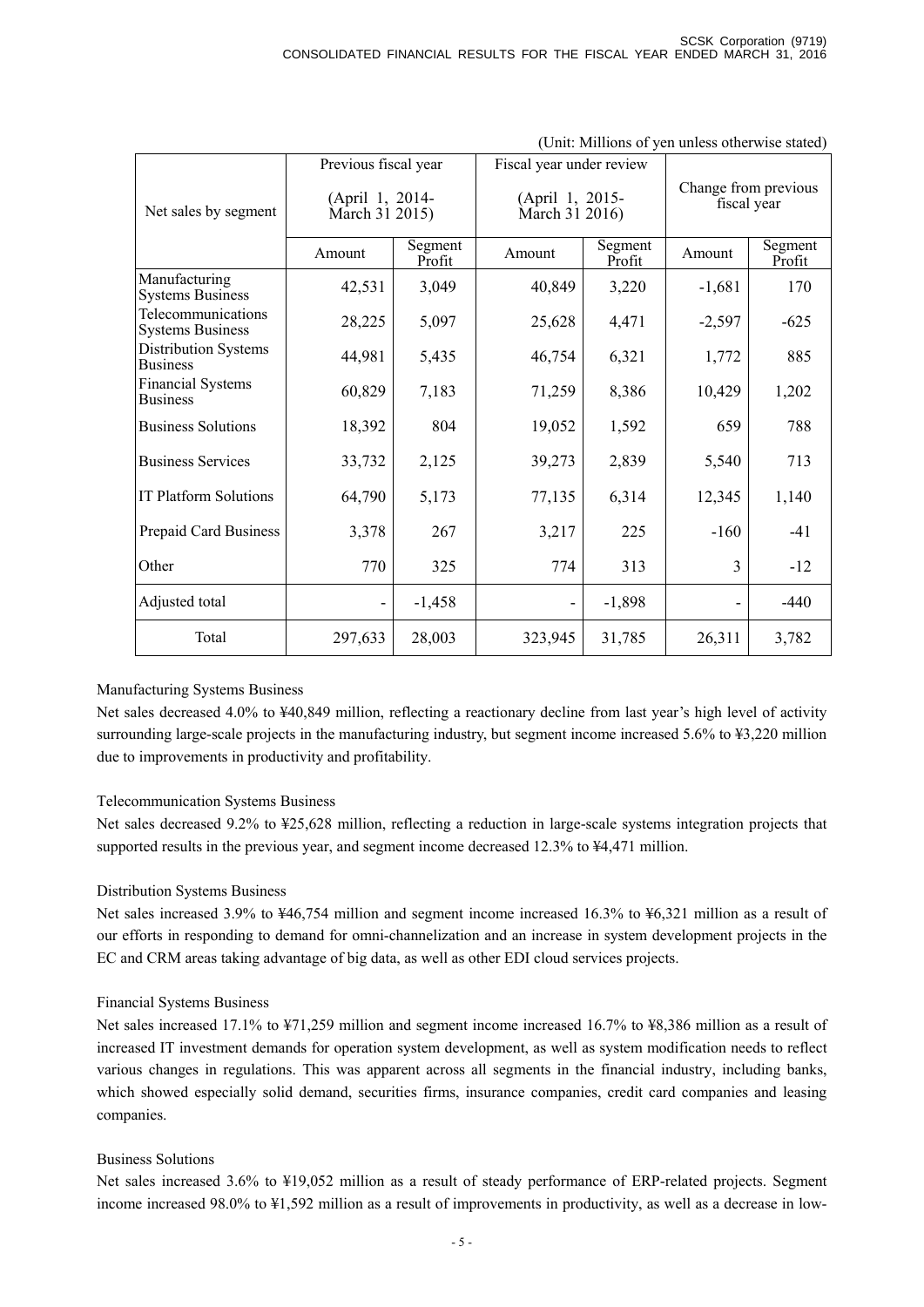profit projects.

## Business Services

Net sales increased 16.4% to ¥39,273 million and segment income increased 33.6% to ¥2,839 million, as a result of solid growth in various BPO services, including product support services and verification services, particularly for customers in the manufacturing and distribution industries.

# IT Platform Solutions

Net sales increased 19.1% to ¥77,135 million and segment income increased 22.0% to ¥6,314 million, as a result of an increase in sales of IT products to certain customers in the telecommunications industry.

# Prepaid Card Business

Net sales decreased 4.8% to ¥3,217 million, reflecting a reduction in large sales projects for card devices that boosted results in the previous year, and segment income decreased 15.6% to ¥225 million.

# **Other**

Net sales (facility maintenance and lease income, etc.) increased 0.5% to ¥774 million, while segment income decreased 3.7% to ¥313 million.

Net sales in the sales segments of Systems Development, System Maintenance and Operation/ Services, Packaged Software/ Hardware Sales, and Prepaid Card are described below.

|                                                     | Previous fiscal year<br>(April 1, 2014-<br>March 31 2015) |               | Fiscal year under review<br>(April 1, 2015-<br>March 31 2016) |               | Comparison with<br>previous fiscal year |            |
|-----------------------------------------------------|-----------------------------------------------------------|---------------|---------------------------------------------------------------|---------------|-----------------------------------------|------------|
|                                                     | Amount                                                    | Share $(\% )$ | Amount                                                        | Share $(\% )$ | Amount                                  | Change (%) |
| <b>Systems Development</b>                          | 117,843                                                   | 39.6          | 124,470                                                       | 38.4          | 6,626                                   | 5.6        |
| <b>System Maintenance</b><br>and Operation/Services | 110,720                                                   | 37.2          | 119,170                                                       | 36.8          | 8,449                                   | 7.6        |
| Packaged Software/<br>Hardware Sales                | 65,691                                                    | 22.1          | 77,087                                                        | 23.8          | 11,395                                  | 17.3       |
| Prepaid Card                                        | 3,378                                                     | 1.1           | 3,217                                                         | 1.0           | $-160$                                  | $-4.8$     |
| Total                                               | 297,633                                                   | 100.0         | 323,945                                                       | 100.0         | 26,311                                  | 8.8        |

In Systems Development, despite a reduction in large-scale projects that drove performance during the previous fiscal year, net sales rose 5.6% to ¥124,470 million as a result of solid performance in projects for the financial industry.

In System Maintenance and Operation Services, as a result of strengthened demand for various cloud services related to IT infrastructure combined with strong performance in BPO services particularly in the manufacturing and distribution industries, net sales increased 7.6% to ¥119,170 million.

In Packaged Software/ Hardware Sales, strong sales of IT products for the telecommunications industry resulted in an increase in net sales of 17.3% to ¥77,087 million.

In Prepaid Card, a decline in the number of large-scale equipment replacement projects that supported performance in the previous fiscal year resulted in a decrease in net sales of 4.8% to ¥3,217 million.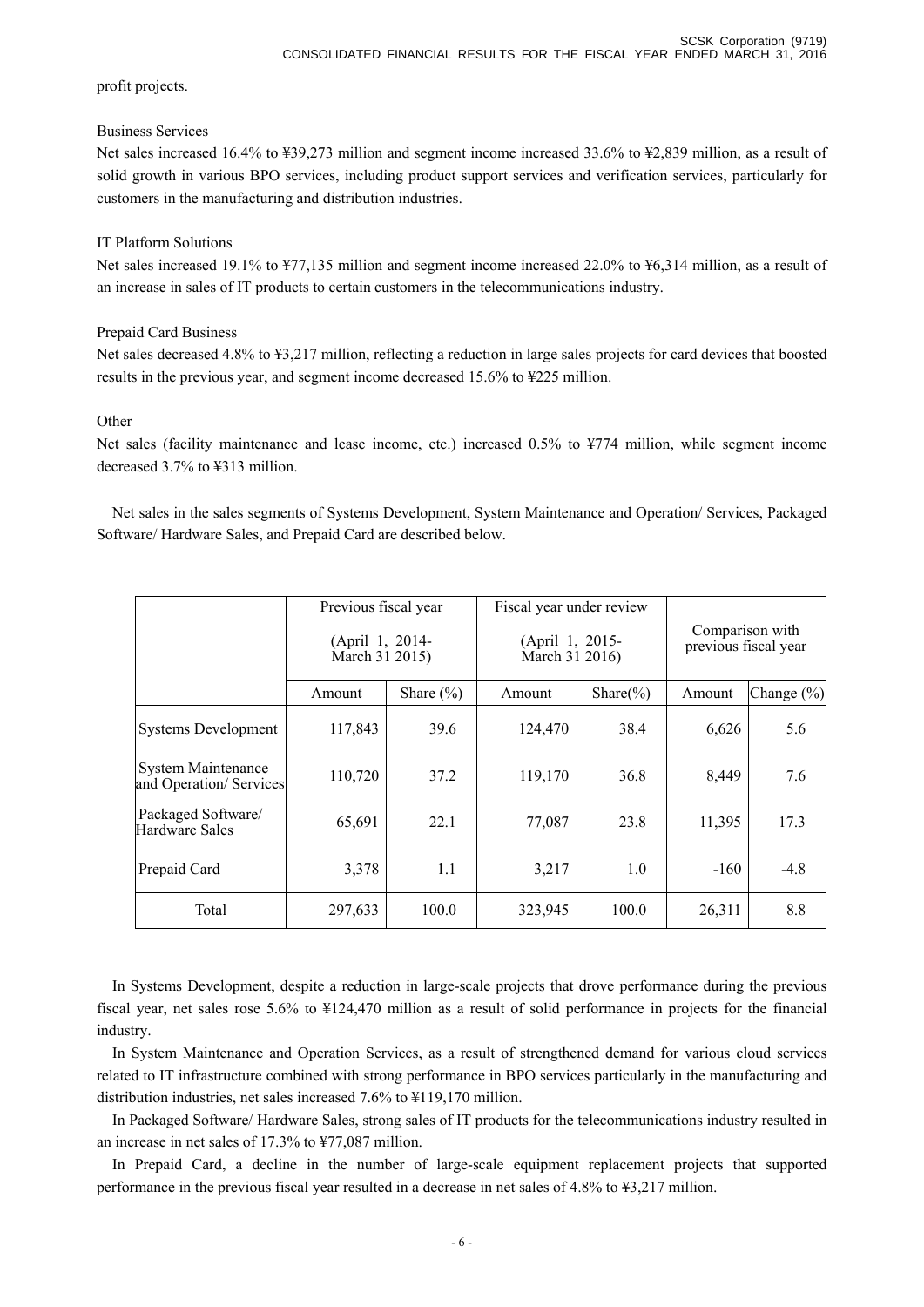### **(2) Analysis of financial position**

# **i). Assets, liabilities and net assets**

# (Assets)

Assets as of March 31, 2016 were ¥352,676 million, an increase of 5.5% or ¥18,386 million compared to March 31, 2015.

# (Liabilities)

Liabilities as of March 31, 2016 were ¥201,129 million, an increase of 2.7%, or ¥5,375 million compared to March 31, 2015.

# (Net assets)

Net assets as of March 31, 2016 were ¥151,546 million, an increase of 9.4% or ¥13,010 million compared to March 31, 2016.

# **ii). Analysis of cash flow**

Cash and cash equivalents ("cash") increased by ¥12,732 million year on year to ¥98,445 million. The increase or decrease in each cash flow type and the main factors for such changes are as follows.

# (Cash flow from operating activities)

Net cash provided by operating activities was ¥34,730 million.

The main cash inflow factors were net income before taxes of ¥32,858 million, depreciation of ¥8,003 million, and ¥1,958 million increase in cash in response to an increase in trade payables. The main cash outflow factor was a decrease of ¥12,655 million in response to an increase in guarantee deposits.

# (Cash flow from investing activities)

Net cash used in investing activities was ¥9,473 million.

The main cash inflow factor was a redemption of securities of ¥4,000 million. The main cash outflow factors were payments for the acquisitions of ¥7,946 million in tangible fixed assets and ¥3,524 million in intangible fixed assets.

# (Cash flow from financing activities)

Net cash used in financing activities was ¥12,338 million.

The main cash outflow factors were a decrease in funds due to repayment of borrowings of ¥10,000 million (net) and dividend payments of ¥2,600 million (¥25 per share) for the year-end dividend of the fiscal year ended March 31, 2015 and ¥3,640 million (¥35 per share) for the interim period of the fiscal year ended March 31, 2016.

With respect to cash flow for the fiscal year ending March 31, 2017, the Company forecasts an increase in net cash provided by operating activities as a result of increase in operating revenue. As for cash outflows, the Company plans to conduct continuous investment for expansion of strategic businesses, capital investment for enhancement of the Company's earnings base, as well as debt repayment and dividend payments.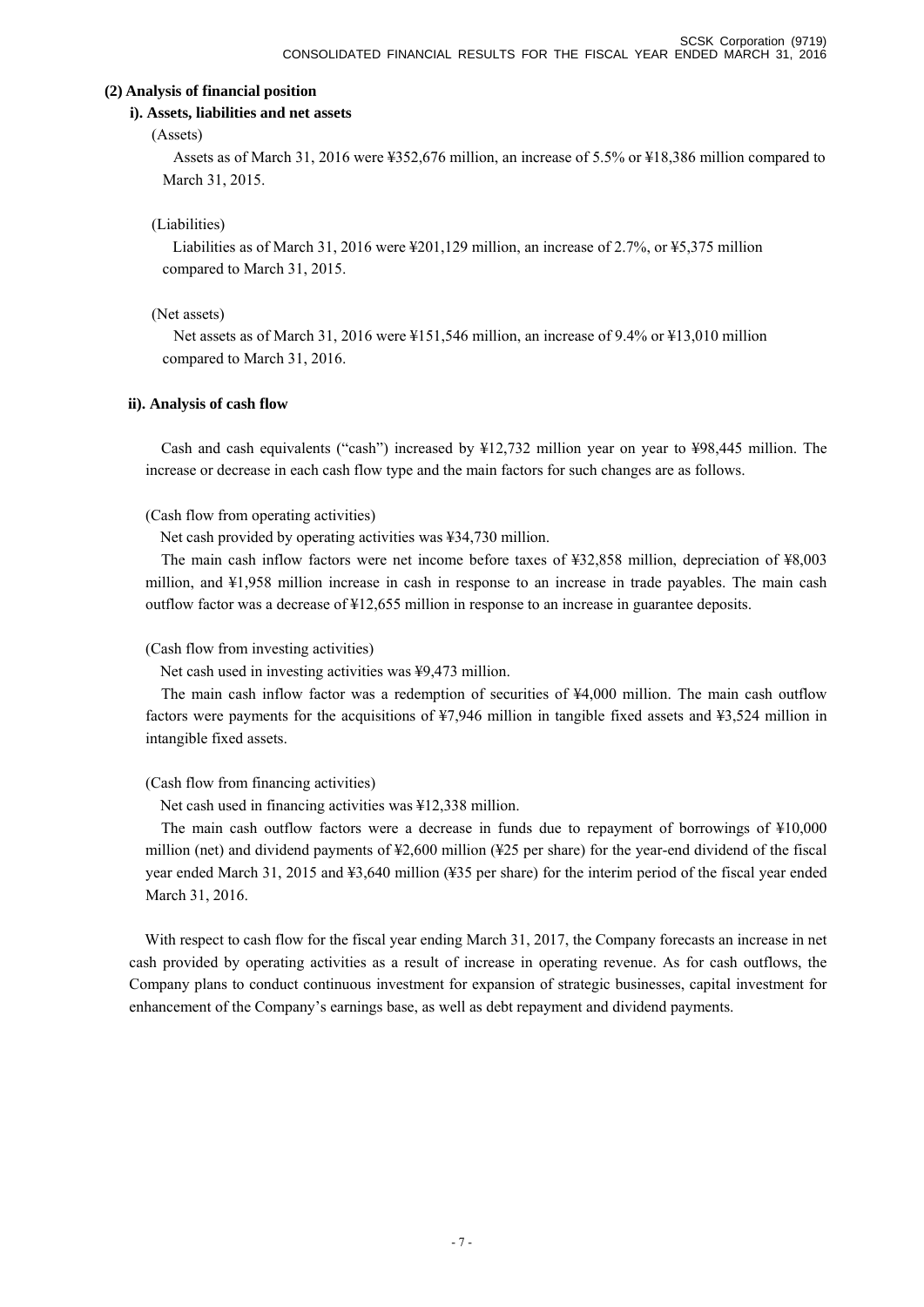|                                                        | FY2011 | FY2012 | FY2013 | FY2014 | FY2015 |
|--------------------------------------------------------|--------|--------|--------|--------|--------|
| Equity ratio $(\%)$                                    | 39.6   | 31.8   | 37.9   | 39.6   | 41.2   |
| Equity ratio based on market<br>price $(\% )$          | 45.2   | 58.9   | 90.8   | 104.5  | 129.5  |
| Ratio of interest-bearing debt<br>to cash flow $(\% )$ | 267.3  | 352.3  | 176.5  | 194.5  | 150.9  |
| Interest coverage ratio (times)                        | 119.0  | 64.5   | 106.2  | 133.6  | 181.2  |

## **(Reference) Trends in cash-flow related indicators**

- Shareholders' equity ratio = Shareholders' equity/total assets

- Shareholders' equity ratio based on market price = Market capitalization/total assets

- Ratio of interest-bearing debt to cash flow = Interest-bearing debt/cash flow
- Interest coverage ratio = Cash flow/interest paid

### Notes:

- 1. All indicators are calculated from consolidated financial results figures.
- 2. Market capitalization = share price at end of period x total shares outstanding at end of period (excluding treasury shares)
- 3. Cash flow is net cash from operating activities.
- 4. Interest-bearing debt is all debt recorded on the consolidated balance sheet on which interest is paid.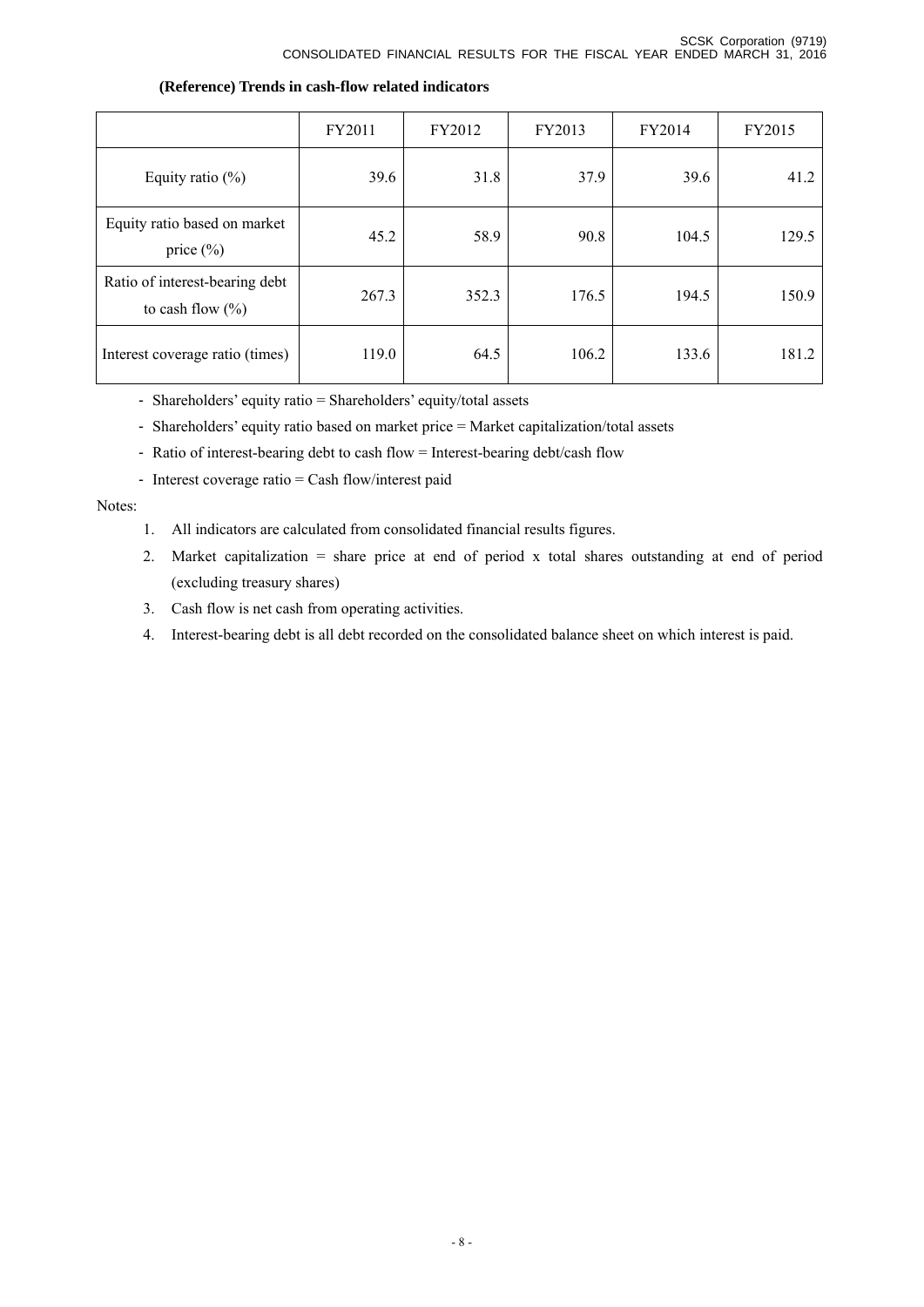### **(3) Qualitative information pertaining to consolidated forecasts for the fiscal year ending March 31, 2017**

 In the fiscal year ended March 31, 2016, the Japanese economy was on a moderate recovery track. However, for the fiscal year ending March 31, 2017, there is uncertainty in the economic outlook for some of the Company's corporate customers in light of such risks as volatility in financial markets arising from changes in forex and interest rates, as well as economic downturns in emerging economies in Asia and other areas outside of Japan. While IT investment demand remains solid for the time being, the potential remains that changing economic conditions could lead to a considerable softening of customer demand. Accordingly, for the year ahead it appears prudent to expect customers to be somewhat cautious in their approach to IT investment.

 In this type of business environment, we expect customers' IT investment demand to largely reflect developments within their respective sectors. In the financial and distribution sectors, for example, we expect that strategic IT investment to secure or enhance competitive superiority will remain on a growth trajectory. On the other hand, we expect certain manufacturing customers to show an increasingly cautious approach to IT investment. For this fiscal year, we intend to target our IT service business expansion efforts on the financial sector, which we expect will aggressively invest in new systems development and systems modification to enhance competitiveness and accommodate regulatory developments, as well as on the distribution sector, which we expect will embark on strategic investments in support of omni-channel development and big data analysis. Despite anticipating a generally cautious approach to IT investment from manufacturing customers, we intend to pursue earnings growth in this sector by carefully analyzing our customers' medium-term IT investment needs, such as for cloud-based IT services, and aggressively proposing service propositions that are closely aligned with those needs.

 Our Medium-term Management Plan, which took effect in April 2015 and will guide our company through March 2020, delineates three elements of our core strategy for that five-year period. First, we are to "shift to a serviceoriented business; second, to "promote strategic business that captures the changing times"; and third, to effect a "second stage of global business expansion." In addition to these core elements, we will also advance a number of initiatives to reinforce our management base, including the pursuit of operational quality and improvement in business profitability.

 For the fiscal year ending March 31, 2017 we will accelerate efforts to shift toward a service-oriented business structure and promote strategic businesses, both of which are elements of our core strategy, along with pursuing a number of initiatives to strengthen our management base, most notably to seek operational quality, improve business profitability, and enhance operational efficiency. We will work to transform our business structure and implement a dynamic growth strategy by implementing various managerial measures toward the attainment of high profit growth under this core strategy while also continuing to capture what is currently a solid level demand for IT investment.

Reflecting the above outlook and based on the Company's policies, consolidated forecasts for the fiscal year ending March 31, 2017 are as follows.

|                                                         | Forecast          | (YoY)      |
|---------------------------------------------------------|-------------------|------------|
| Consolidated sales                                      | ¥330,000 million  | $(+1.9\%)$ |
| Consolidated operating income                           | ¥33,000 million   | $(+3.8\%)$ |
| Consolidated ordinary income                            | ¥34,000 million   | $(+1.2\%)$ |
| Consolidated profit attributable to<br>owners of parent | $425,000$ million | $(-7.3\%)$ |

The above forecasts were created based on economic trends and the market environment as of the day these statements were issued. For various reasons, actual results may differ from the forecasts, and the forecasts may be subject to revision.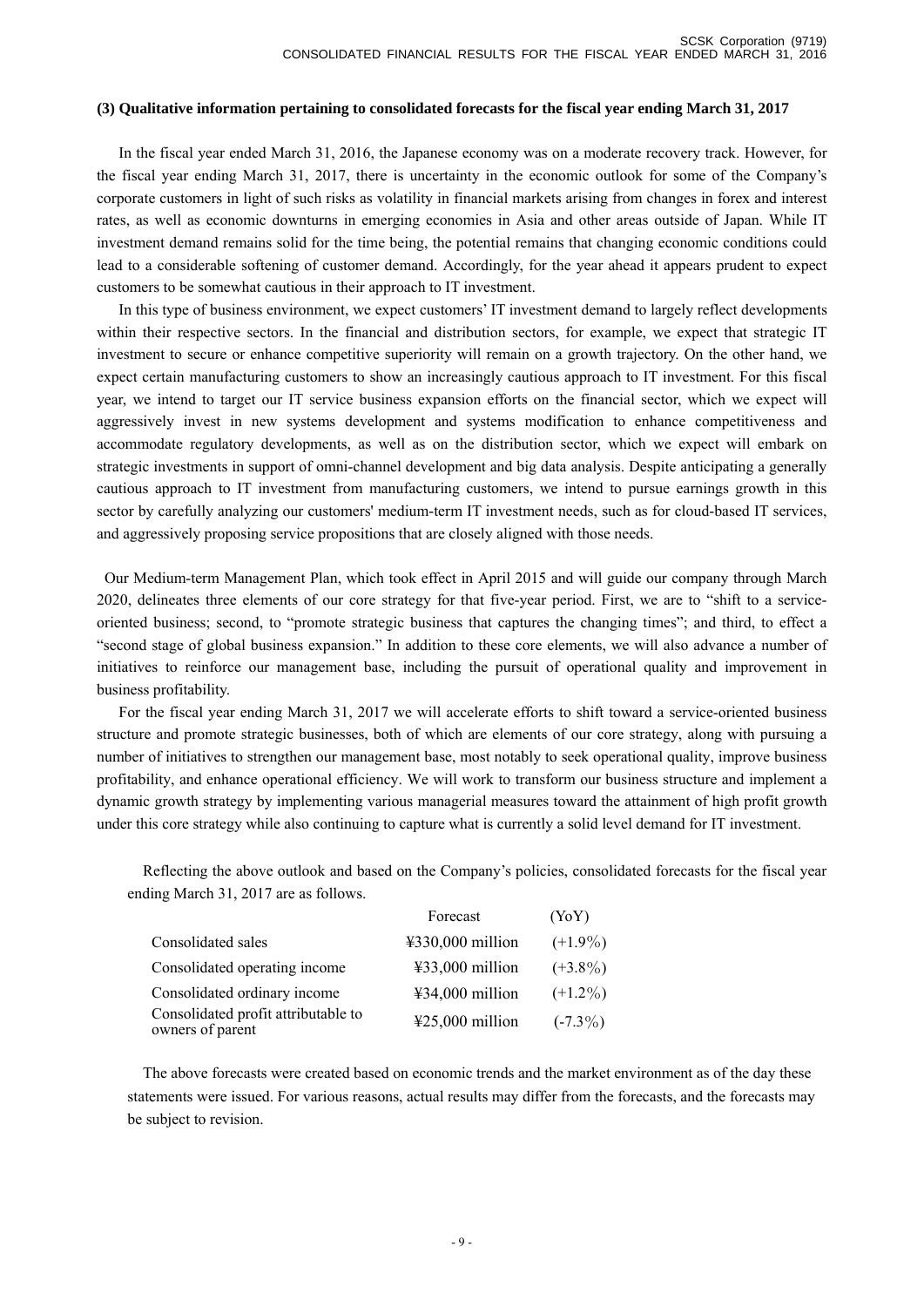# **(4) Basic policy for distribution of earnings and dividends for the fiscal years ended March 31, 2016 and ending March 31, 2017**

In determining dividends, the Company aims to increase returns to shareholders in response to stronger consolidated results. In that process, the Company gives comprehensive consideration to its financial position, earnings trends, dividend payout ratio as well as reserves for future business investment.

The Company pays dividends twice a year from its surplus: an interim dividend and a year-end dividend. The decision on whether to pay dividends lies with the Board of Directors.

The Company regards the acquisition of treasury shares as one means of returning profits to shareholders, and will consider any such acquisitions taking into account share price trends and above issues, and shareholder return via dividend payments.

 For the fiscal year ended March 31, 2016, reflecting results that exceeded our initial target for net income attributable to owners of parent, we will raise our year-end dividend by ¥5 per share more than our initial ¥35 per share target, for a year-end dividend of ¥40 per share. The total annual dividend, initially estimated at ¥70 per share, will therefore increase by ¥5 to ¥75 per share.

 For the fiscal year ending March 31, 2017, based on our robust financial foundation and an anticipated increase in earnings, we plan to raise our annual dividend for the fifth consecutive year, this time by ¥10 per share to ¥85 per share, comprising an interim dividend of ¥42.50 per share and a year-end dividend of ¥42.50 per share, in line with our efforts to enhance shareholder returns.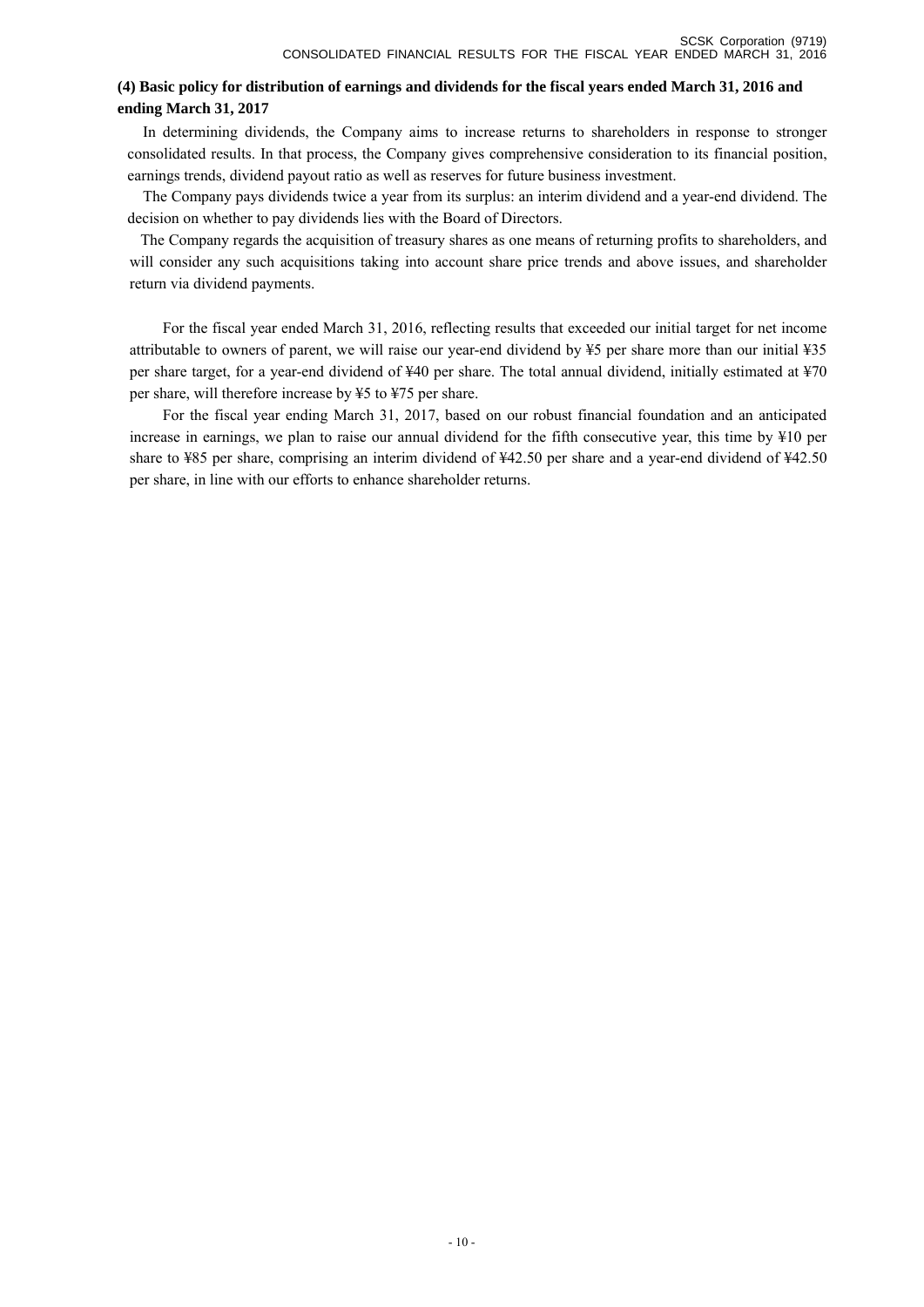# 2. Overview of the Group

 The SCSK Group consists of SCSK, 20 consolidated subsidiaries, 2 equity-method affiliates, and 1 equitymethod non-consolidated affiliate, and offers business service in IT infrastructure, application development, and BPO through collaboration among business segments in Manufacturing Systems, Telecommunication Systems, Distribution Systems, Financial Systems, Business Solutions, Business Services, IT Platform Solutions, Prepaid Card Business, and Other. SCSK's parent company, Sumitomo Corporation, is a major customer.

SCSK Group's business segments and major subsidiaries and affiliates are as in the chart below.



(Notes) 1. In each segment except for Prepaid Card Business, the Company and its Group companies engage in business directly with customers, while conducting business that complements intra-Group functions. 2. Affiliated companies are primarily consolidated subsidiaries.

(Listed consolidated subsidiaries) JIEC Co., Ltd. VeriServe Corporation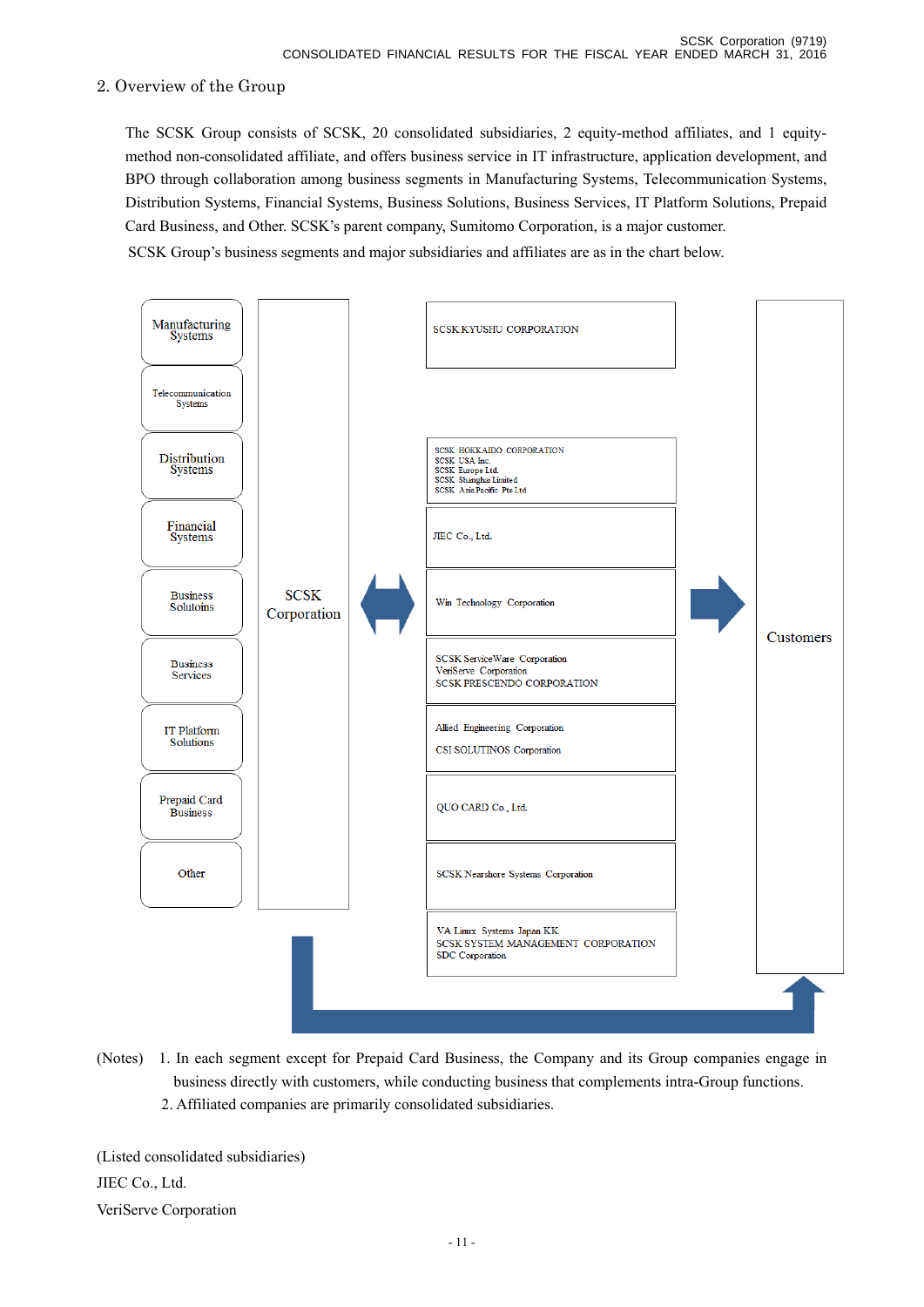### **3. Management Polices**

### **(1) Basic Policy**

 The Group's management philosophy consists of its mission to "create our future of dreams," and three promises for achieving this mission; to "respect each other," "provide excellent service utilizing reliable technology," and "sustain growth from a global and future perspective" Based on this management philosophy, we will apply advanced IT services and innovative ideas to resolve the issues faced by our customers and society at large, create new value through IT, and together create a future in line with the aspirations of our customers and society. It is through this philosophy that we seek continued growth into the future.

### **(2) Management Goals**

 SCSK Group has identified the following important management goals from the perspective of ensuring stable growth in corporate value through continued business expansion.

- a. Increase operating income and EPS
- b. Improve operating income margins and ROE

### **(3) Medium- to Long-term Management Strategy**

 We announced our Medium-term Management Plan in April 2015, within which we outline our medium-term management strategies. The plan, which will guide our company over the five years from April 2015 through March 2020, identifies this period as the second stage of our business expansion, through which we will establish ourselves as a top-class firm within our industry. We will build our business on a base of high profitability created following our October 2011 merger and execute a dynamic growth strategy in pursuit of a further increase in corporate value.

 The plan centers on three core strategies: (1) shift to a service-oriented business; (2) promote strategic business that captures the changing times"; and (3) effect a "second stage of global business expansion." Also, towards the reinforcement of our earnings base, we will continually strive to raise operational efficiency through measures such as improving the quality of our system development projects, and promoting working style reforms. By implementing these, we will aim to achieve the plan's management targets set for the fiscal year ending March 2020.

### 1. Shift to a service-oriented business

 As a result of factors including a diversification of customer needs and a paradigm shift from ownership to usage of systems, structural changes are beginning to occur, specifically a shift from traditional business models as represented by contract-type and labor-intensive business to service provision-based business. The Company views these structural changes as an opportunity for active growth, and will strongly promote strategic initiatives aimed at expanding service–oriented business in advance of competitors. Building on our accumulated store of intellectual property rights and IT assets, we will create high value-added services that only SCSK can provide, offering these to our customers over the long term.

 In April 2015 we adopted an organizational structure that allows us to integrally supply systems development, IT infrastructure implementation services, and system operation and maintenance services to corporate customers in a variety of industries (manufacturing, telecommunications, distribution, finance).

 Specifically, we will expand our existing service-oriented business to cover areas including various SaaS applications, currently being deployed at retailers, pharmacy chains, and other customers within the distribution sector, pay-per usage IT infrastructure provision services named "USiZE", and assorted BPO services most notably contact centers. For instance, we are currently offering SaaS-type services that combine ProActive (our propriety ERP package) solutions and USiZE infrastructure.

 Through an expansion of such service-oriented businesses, we aim to similarly expand our future growth potential. To effect the transformation toward a high-growth, high-profitability business structure under our Mediumterm Management Plan, we will continue to establish new businesses targeted at customer needs and to reinforce our ability to propose new solutions.

### 2. Promote strategic business that captures the changing times

By effectively using the Company's human resources, technical components, track record, and accumulated knowhow, we will focus on growth industries and fields where we can demonstrate our strengths, and carefully allocate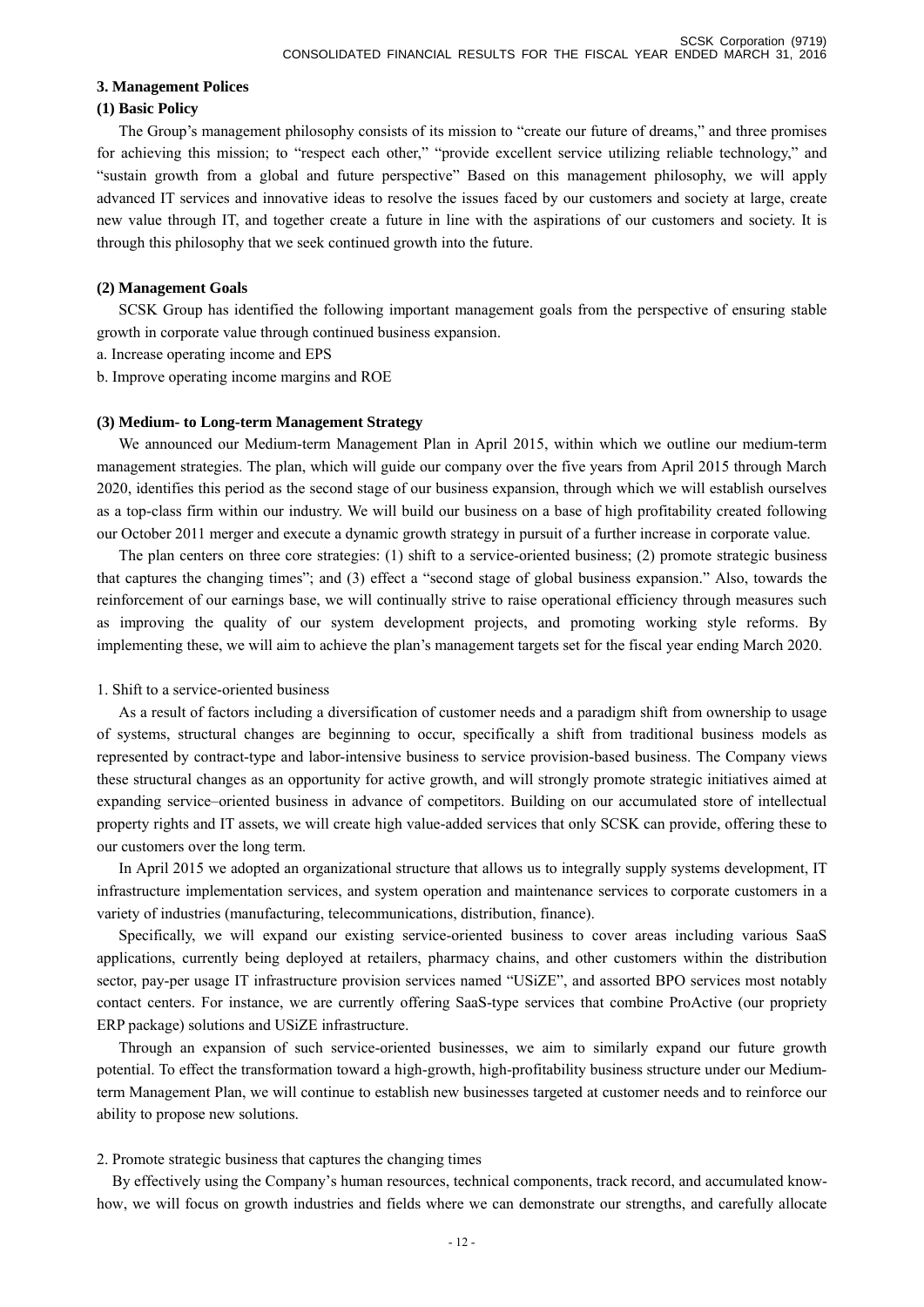management resources in order to achieve the strategic expansion of business while being mindful of their future

For example, in the automotive embedded systems business for the automotive industry, the software development required for one model is both high-volume and technically advanced, and there has been rapid progress in compliance with global standards.

Within this environment, in an aim to be the No. 1 vendor/ provider of AUTOSAR (AUTomotive Open System ARchitecture) compatible OSs and middleware (basic software), we will significantly expand personnel and actively conduct business investments for R&D and business promotion.

 In November 2014, we entered into a strategic business alliance under which our Automotive Software Business and five IT companies dealing with automotive embedded software will each apply their particular expertise to support the ECU (\*1) software development efforts of Japanese automakers and their suppliers, an initiative that we expect to promote our AUTOSAR-related business. As one manifestation of this effort, in October 2015 we began providing QINeS-BSW, domestically produced basic software (BSW) for automotive applications that features our proprietary, real time, AUTOSAR-compliant OS and related services.

#### 3. Second stage of global expansion

potential and growth potential.

The Company defines the "greater Japanese market" as business responding to IT demand accompanying the overseas expansion of customers; in other words, all demand for IT services arising from the overseas expansion of Japanese companies that principally conduct business activities in Japan.

The Company has effectively used the experience and know-how it has developed through the provision of IT support for the global expansion of many customers including the Sumitomo Corporation Group to implement a global strategy of providing high-quality support based on Japanese standards for the "greater Japanese market" in order to increase the sales ratio of global business.

This global strategy will be pursued even further within the new Medium-term Management Plan. In addition to these initiatives implemented up until now, we will enhance our capability for overseas local businesses in strategic businesses set forth in the basic strategies of the Medium-term Management Plan such as automotive software systems business and businesses aimed at large financial institutions in order to further expand our global business.

 With regards to the global provision of services for major financial institutions, for example, we intend to enhance our ability to flexibly provide IT services, particularly in Asia, where such institutions are paying attention to for their business opportunities. In addition to strengthening our organizational presence in that region, we will also consider—and, if appropriate, implement or bolster—collaborative arrangements with domestic financial institutions capable of dependably meeting the needs of our customers and/or local firms with financial expertise.

 While implementing these basic strategies, we will also work to further reinforce our management base by enhancing operational quality through promoting company-wide development standards and strengthening our project management capabilities, and raise operational efficiency through improving the efficient utilization of offices and operational processes. We also seek to win the further trust and confidence of our customers and shareholders by continuing to develop internal group-wide management structures in such areas as internal control, risk management, compliance, and security management.

 Since FY2013 the Company has conducted initiatives for working style reform, called the *Smart Work Challenge 20"* program, which focuses on reducing overtime and encouraging employees to take their paid vacation days. The aim is to ensure that we have a healthy and motivated workforce capable of engaging in productive, creative, high added-value work for customers and society. In FY2015, we introduced the *"Kenko Waku Waku Mileage*" program, under which employees are encouraged to strive toward health-related improvement goals over the year, with special incentive bonuses for those who attain their goals.

 We are also active promoters of new attitudes toward work. For instance, we have introduced a discretionary work system, a flex-time system, and a telecommuting system. In support of working styles aligned with employees' life stages, we also offer adequate child-care and family-care measures, together with a full employment system up to age 65.

 We also provide career support programs to promote female employees' active role in decision making processes. We have set the goal of having 100 female employees in managerial positions by FY2018, and we provide career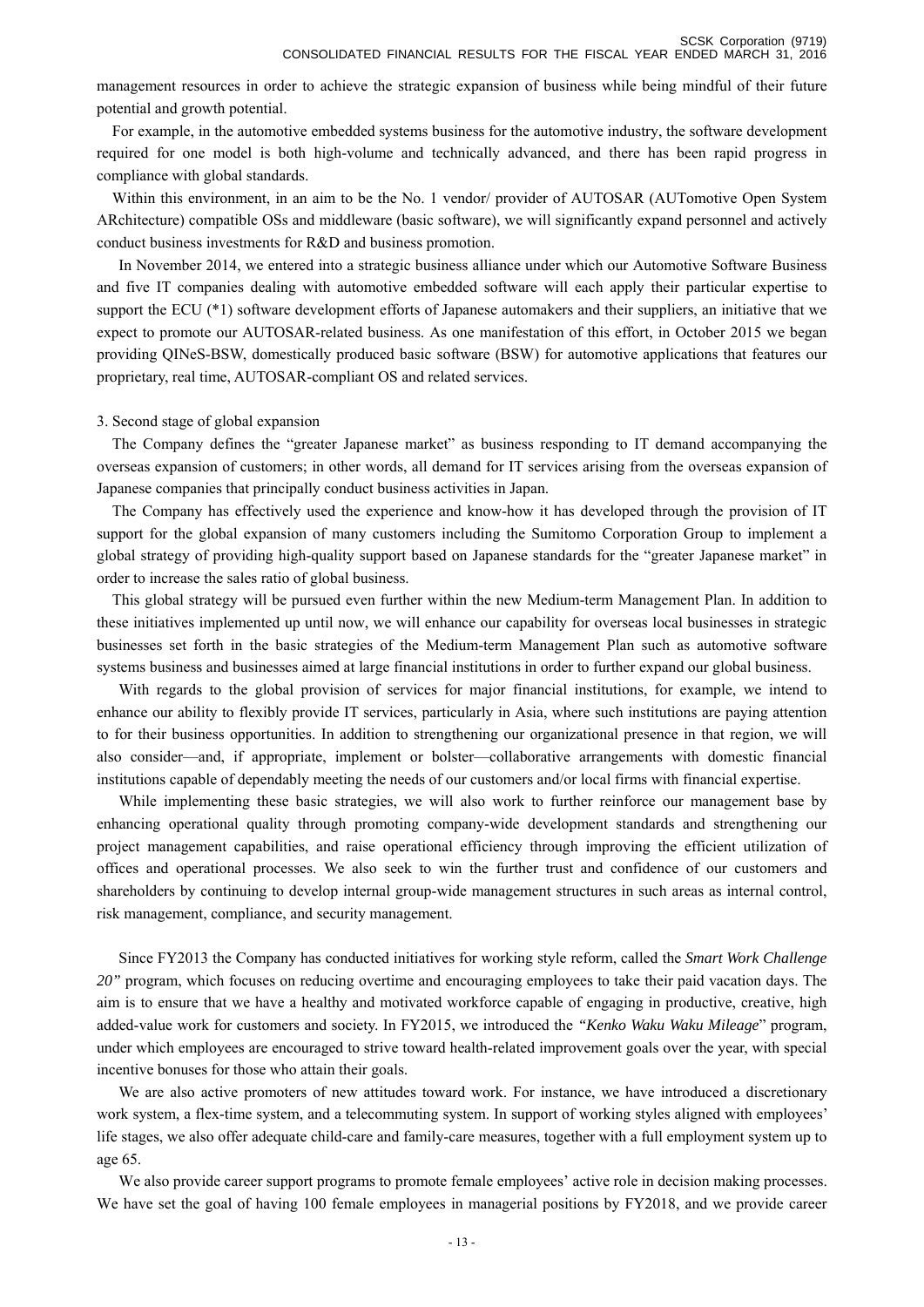development support in line with this goal, including a training program to address the issues to do with career development of female employees for each generation.

 These efforts by the Company have received a wide range of external recognition, including: 1st place overall in the 2014 and 2015 surveys for *Best Companies that Exert Employees Potential*, sponsored by the *Nihon Keizai Shimbun*; a 2015 ; a 2015 Prime Minister Prize, *the Advanced Corporation Award for the Promotion of Women* (\*2); and selection as a Health & Productivity Stock (FY2014 and FY2015) and as a Nadeshiko Brand (FY2014 and FY2015) under a contest jointly conducted by the Tokyo Stock Exchange and the Japanese Ministry of Economy, Trade and Industry.

We believe that employees, creating value in an environment where employees can be enthusiastic about their work, vitality and a sense of fulfillment, will drive a virtuous cycle, creating value for customers and society at large, supporting business and earnings growth, rewarding our stakeholders and enhancing our ability to further develop our systems and support in four areas: work-life balance, diversity, health and productivity management, and personnel development.

 Through these measures, SCSK is aiming to put into practice its corporate philosophy of "working together to create our future of dreams."

\*1: ECU: Electronic Control Unit, a generic term for an embedded system that controls one or more electrical systems/subsystems within a motor vehicle

\*2: *The Advanced Corporation Award for the Promotion of Women* (\*2) a Prime Minister Prize awarded by the Gender Equality Bureau of the Cabinet Office. This award is intended to recognize companies that have made notable contributions to providing a work environment "in which women shine," including actively promoting women to executive/managerial level positions. While several similar prizes exist in Japan, this award is presented to companies that have made particularly meritorious achievements in this area.

4. Basi**c** Policy on the Selection of Accounting Standards

For its accounting standards, the Group applies J-GAAP to ensure that its consolidated financial statements can be compared across time and with other companies in the same industry in Japan.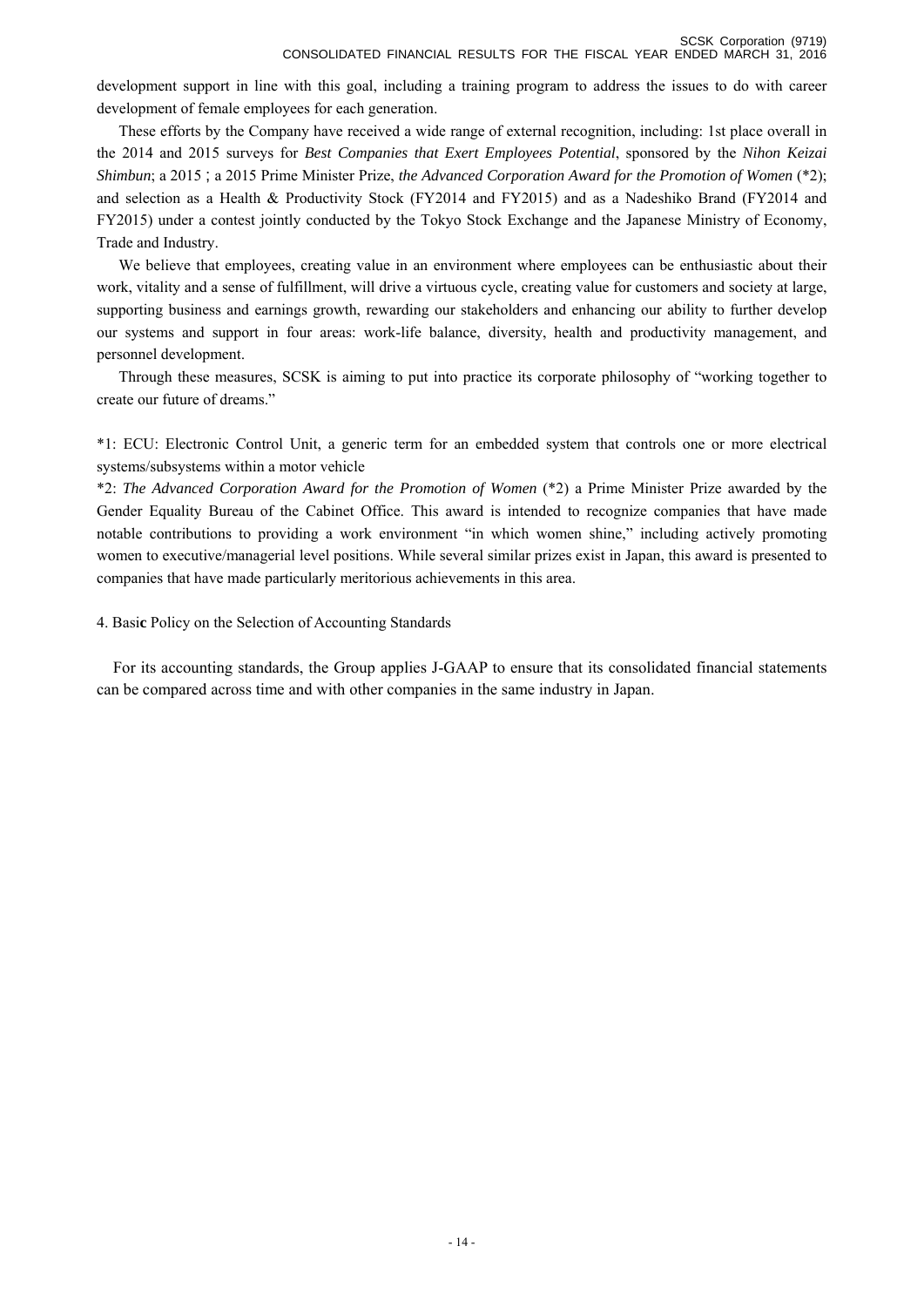# **5. Consolidated Financial Statements**

 **(1) Consolidated Balance Sheets** 

|                                         |                     | (Unit: Millions of yen) |
|-----------------------------------------|---------------------|-------------------------|
|                                         | As of Mar. 31, 2015 | As of Mar. 31, 2016     |
| <b>ASSETS</b>                           |                     |                         |
| Current assets                          |                     |                         |
| Cash and deposits                       | 25,908              | 20,840                  |
| Notes and accounts receivable-trade     | 63,687              | 63,373                  |
| Lease receivables and investment assets | 443                 | 458                     |
| Securities                              | 900                 | 800                     |
| Operational investment securities       | 18,957              | 10,110                  |
| Merchandise and finished goods          | 4,528               | 5,373                   |
| Work in process                         | 522                 | 752                     |
| Raw materials and supplies              | 25                  | 53                      |
| Deferred tax assets                     | 9,563               | 7,392                   |
| Deposits paid                           | 61,798              | 79,004                  |
| Guarantee deposits                      | 24,788              | 37,443                  |
| Other                                   | 12,353              | 12,613                  |
| Allowance for doubtful accounts         | $-32$               | $-41$                   |
| Total current assets                    | 223,444             | 238,175                 |
| Noncurrent assets                       |                     |                         |
| Property, plant and equipment           |                     |                         |
| Buildings and structures, net           | 23,720              | 34,119                  |
| Tools, furniture and fixtures, net      | 6,342               | 7,632                   |
| Land                                    | 20,681              | 20,583                  |
| Lease assets, net                       | 1,551               | 1,261                   |
| Construction in progress                | 11,874              | 3,271                   |
| Others, net                             | 5                   | 4                       |
| Total property, plant and equipment     | 64,175              | 66,872                  |
| Intangible assets                       |                     |                         |
| Goodwill                                | 169                 | 232                     |
| Other                                   | 7,793               | 8,297                   |
| Total intangible assets                 | 7,963               | 8,529                   |
| Investments and other assets            |                     |                         |
| Investment securities                   | 9,675               | 8,075                   |
| Long-term prepaid expenses              | 939                 | 1,242                   |
| Net defined benefit asset               | 2,305               | 10                      |
| Lease and guarantee deposits            | 7,651               | 6,855                   |
| Deferred tax assets                     | 17,062              | 21,969                  |
| Other                                   | 1,340               | 1,256                   |
| Allowance for doubtful accounts         | $-268$              | $-311$                  |
| Total investments and other assets      | 38,706              | 39,098                  |
| Total noncurrent assets                 | 110,845             | 114,500                 |
| Total assets                            | 334,290             | 352,676                 |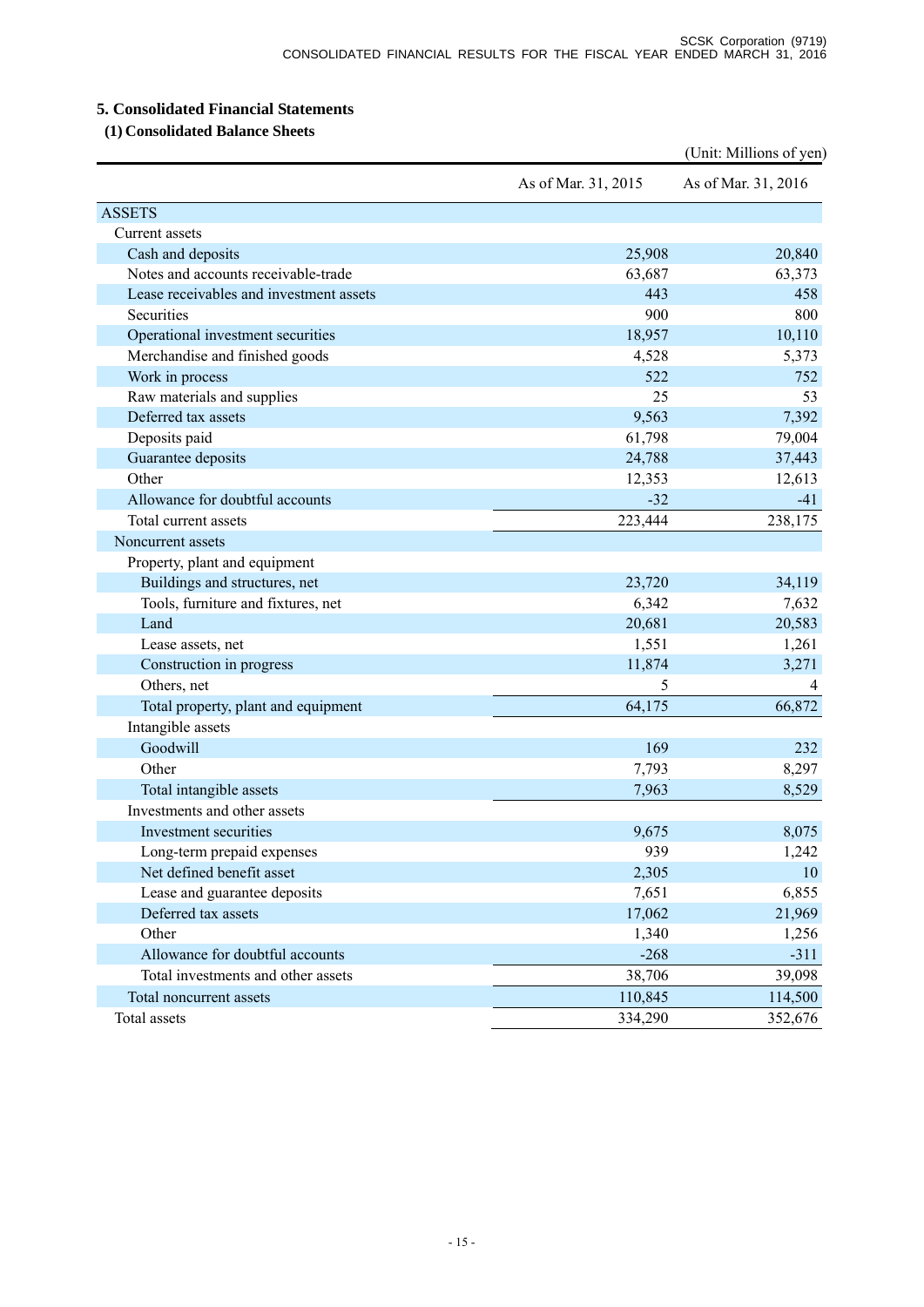SCSK Corporation (9719) CONSOLIDATED FINANCIAL RESULTS FOR THE FISCAL YEAR ENDED MARCH 31, 2016

(Unit: Millions of yen)

|                                                       | As of Mar. 31, 2015 | As of Mar. 31, 2016 |
|-------------------------------------------------------|---------------------|---------------------|
| <b>LIABILITIES</b>                                    |                     |                     |
| <b>Current liabilities</b>                            |                     |                     |
| Notes and accounts payable-trade                      | 17,769              | 19,679              |
| Short-term loans payable                              | 10,000              | 10,000              |
| Current portion of bonds                              | 5,000               |                     |
| Current portion of long-term loans payable            | 10,000              | 5,000               |
| Lease obligations                                     | 1,086               | 980                 |
| Income taxes payable                                  | 2,212               | 3,725               |
| Provision for bonuses                                 | 6,585               | 6,275               |
| Provision for directors' bonuses                      | 133                 | 258                 |
| Provision for loss on construction contracts          | 27                  | 984                 |
| Deposits received of prepaid cards                    | 77,204              | 83,788              |
| Other                                                 | 30,779              | 25,562              |
| Total current liabilities                             | 160,799             | 156,255             |
| Noncurrent liabilities                                |                     |                     |
| Bonds payable                                         | 15,000              | 25,000              |
| Long-term loans payable                               | 15,000              | 10,000              |
| Lease obligations                                     | 1,694               | 1,435               |
| Net defined benefit liability                         | 209                 | 5,759               |
| Provision for directors' retirement benefits          | 24                  | 24                  |
| Asset retirement obligations                          | 1,538               | 2,056               |
| Long-term lease and guarantee deposits                | 524                 | 526                 |
| Other                                                 | 962                 | 72                  |
| Total noncurrent liabilities                          | 34,954              | 44,873              |
| <b>Total liabilities</b>                              | 195,753             | 201,129             |
| <b>NET ASSETS</b>                                     |                     |                     |
| Shareholders' equity                                  |                     |                     |
| Capital stock                                         | 21,152              | 21,152              |
| Capital surplus                                       | 3,054               | 3,054               |
| Retained earnings                                     | 111,171             | 131,886             |
| Treasury shares                                       | $-8,471$            | $-8,444$            |
| Total shareholders' equity                            | 126,907             | 147,649             |
| Accumulated other comprehensive income                |                     |                     |
| Valuation difference on available-for-sale securities | 2,520               | 1,556               |
| Deferred gains or losses on hedges                    | $-16$               | $-89$               |
| Foreign currency translation adjustment               | 361                 | 169                 |
| Remeasurements of defined benefit plans               | 2,684               | $-3,866$            |
| Total accumulated other comprehensive income          | 5,550               | $-2,229$            |
| Subscription rights to shares                         | 106                 | 88                  |
| Minority interests                                    | 5,971               | 6,038               |
| Total net assets                                      | 138,536             | 151,546             |
| Total liabilities and net assets                      | 334,290             | 352,676             |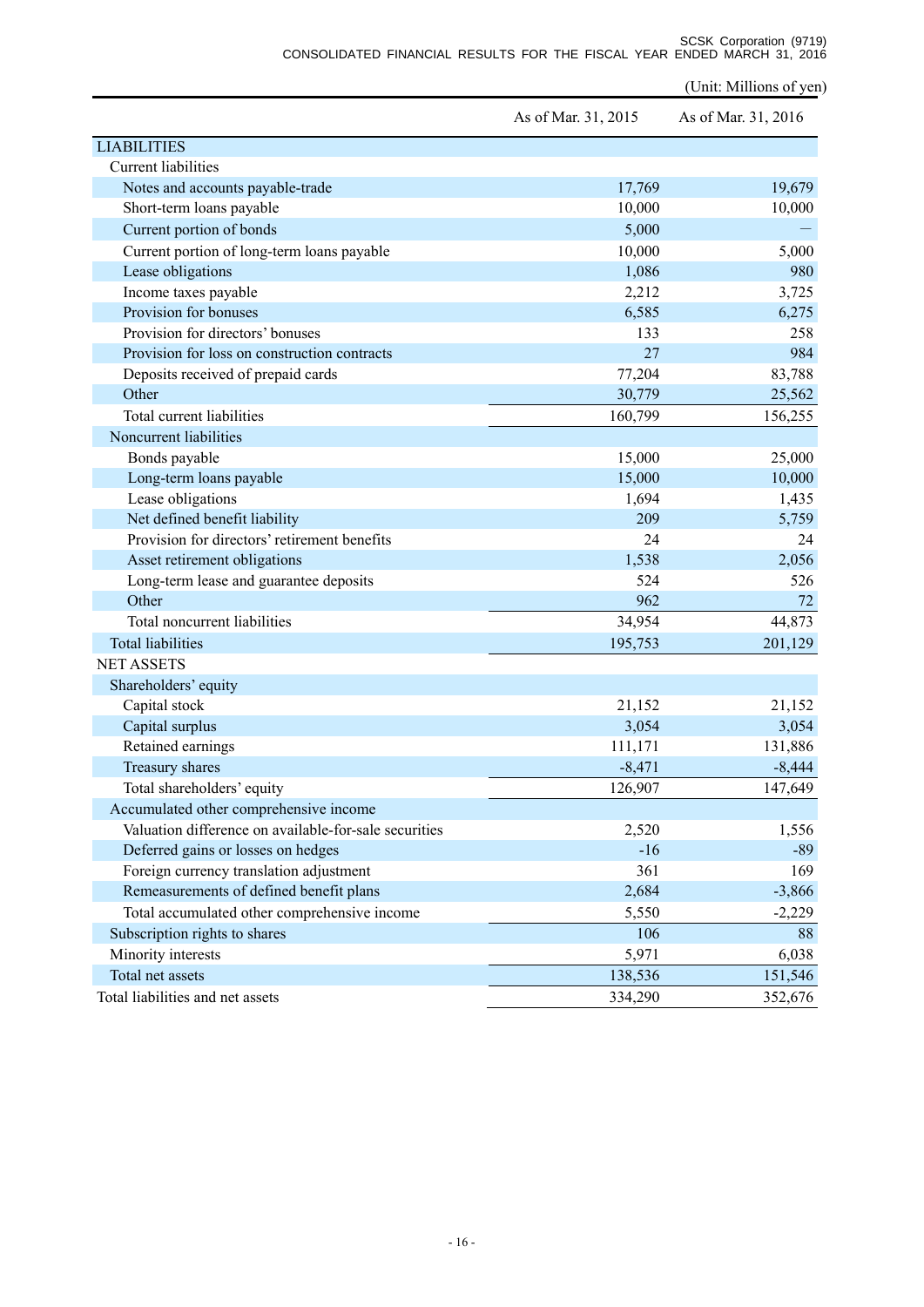# **(2) Consolidated Statements of Income and Comprehensive Income**

# **Consolidated Statements of Income**

|                                                                  |                                       | (Unit: Millions of yen)               |
|------------------------------------------------------------------|---------------------------------------|---------------------------------------|
|                                                                  | From Apr. 1, 2014<br>to Mar. 31, 2015 | From Apr. 1, 2015<br>to Mar. 31, 2016 |
| Net sales                                                        | 297,633                               | 323,945                               |
| Cost of sales                                                    | 225,163                               | 245,923                               |
| Gross profit                                                     | 72,469                                | 78,021                                |
| Selling, general and administrative expenses                     | 44,466                                | 46,235                                |
| Operating income                                                 | 28,003                                | 31,785                                |
| Non-operating income                                             |                                       |                                       |
| Interest income                                                  | 97                                    | 99                                    |
| Dividend income                                                  | 48                                    | 60                                    |
| Share of profit of entities accounted for using equity<br>method | 472                                   | 344                                   |
| Gain on sales of investment securities                           | 1,043                                 | 89                                    |
| Hoard profit of prepaid card                                     | 1,394                                 | 1,376                                 |
| Other                                                            | 392                                   | 310                                   |
| Total non-operating income                                       | 3,449                                 | 2,279                                 |
| Non-operating expenses                                           |                                       |                                       |
| Interest expenses                                                | 221                                   | 197                                   |
| Retirement benefit expenses                                      | 260                                   |                                       |
| Loss on sales of investment securities                           | 39                                    |                                       |
| <b>Bond Issuance Cost</b>                                        |                                       | 48                                    |
| Other                                                            | 262                                   | 209                                   |
| Total non-operating expenses                                     | 784                                   | 455                                   |
| Ordinary income                                                  | 30,667                                | 33,610                                |
| Extraordinary income                                             |                                       |                                       |
| Gain on sales of non-current assets                              | $\overline{2}$                        | $\mathbf{1}$                          |
| Gain on sales of investment securities                           | 451                                   | 159                                   |
| Gain on reversal of subscription rights to shares                | 3                                     |                                       |
| Total extraordinary income                                       | 456                                   | 160                                   |
| <b>Extraordinary losses</b>                                      |                                       |                                       |
| Loss on retirement of non-current assets                         | 364                                   | 87                                    |
| Loss on sales of non-current assets                              | $\mathbf{0}$                          | 14                                    |
| Impairment loss                                                  |                                       | 356                                   |
| Loss on valuation of investment securities                       | $\mathbf{1}$                          |                                       |
| Loss on valuation of membership                                  |                                       | 2                                     |
| Office transfer related expenses                                 | 2,595                                 | 374                                   |
| Burden of loss on outside the contract                           | 409                                   |                                       |
| Compensation expenses                                            | 1,111                                 | 76                                    |
| Contractual termination penalties                                | 170                                   |                                       |
| Total extraordinary losses                                       | 4,653                                 | 912                                   |
| Income before income taxes and minority interests                | 26,471                                | 32,858                                |
| Income taxes — current                                           | 2,944                                 | 4,151                                 |
| Income taxes - deferred                                          | 7,439                                 | 964                                   |
| Total income taxes                                               | 10,384                                | 5,116                                 |
| Profit                                                           | 16,087                                | 27,742                                |
| Profit attributable to non controlling interests                 | 448                                   | 786                                   |
| Profit attributable to owners of parent                          | 15,638                                | 26,956                                |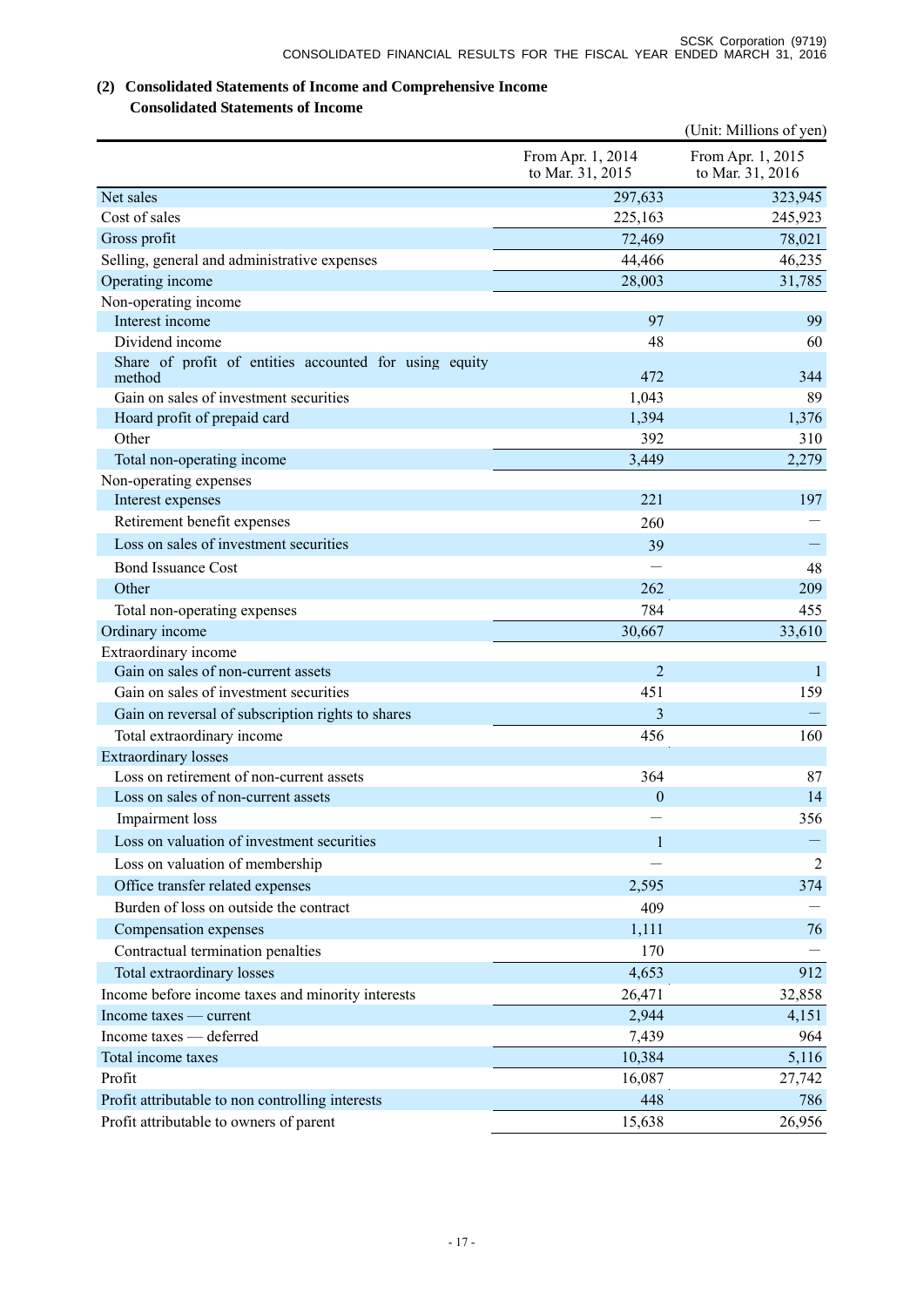# (2). **Consolidated Statements of Comprehensive Income**

|                                                                                        |                                       | (Unit: Millions of yen)               |
|----------------------------------------------------------------------------------------|---------------------------------------|---------------------------------------|
|                                                                                        | From Apr. 1, 2014<br>to Mar. 31, 2015 | From Apr. 1, 2015<br>to Mar. 31, 2016 |
| Profit                                                                                 | 16,087                                | 27,742                                |
| Other comprehensive income                                                             |                                       |                                       |
| Valuation difference on available-for-sale securities                                  | 1,365                                 | $-915$                                |
| Deferred gains or losses on hedges                                                     | $-15$                                 | $-73$                                 |
| Foreign currency translation adjustment                                                | 413                                   | $-160$                                |
| Remeasurements of defined benefit plans                                                | 277                                   | $-6,828$                              |
| Share of other comprehensive income of associates<br>accounted for using equity method | 46                                    | $-115$                                |
| Other comprehensive income                                                             | 2,087                                 | $-8,092$                              |
| Comprehensive income                                                                   | 18,174                                | 19,650                                |
| Comprehensive income attributable to                                                   |                                       |                                       |
| Comprehensive income attributable to owners of parent                                  | 17,580                                | 19,175                                |
| Comprehensive income attributable to non controlling<br>interests                      | 594                                   | 474                                   |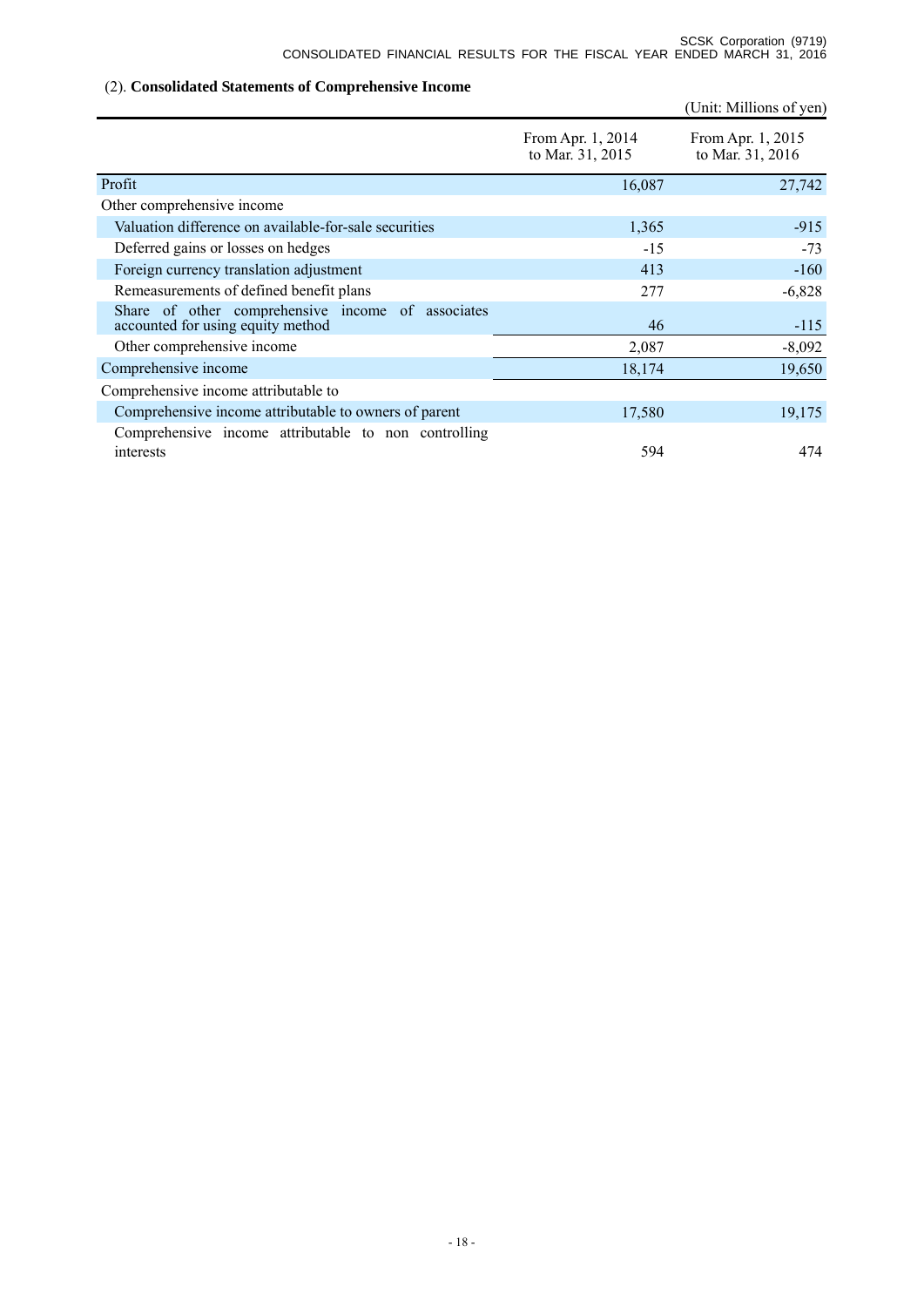# **(3) Consolidated Statements of Shareholders' Equity**

Previous fiscal year (April 1, 2014- March 31, 2015)

|                                                                                                 | (Unit: Millions of yen) |                      |                          |                             |                               |  |  |  |  |
|-------------------------------------------------------------------------------------------------|-------------------------|----------------------|--------------------------|-----------------------------|-------------------------------|--|--|--|--|
|                                                                                                 |                         | Shareholders' equity |                          |                             |                               |  |  |  |  |
|                                                                                                 | Capital stock           | Capital surplus      | <b>Retained Earnings</b> | Treasury shares,<br>at cost | Total shareholders'<br>equity |  |  |  |  |
| <b>Balance</b> at<br>beginning of<br>current period                                             | 21,152                  | 3,061                | 101,176                  | $-8,510$                    | 116,880                       |  |  |  |  |
| Cumulative effects<br>of changes in<br>accounting policies                                      |                         |                      | $-964$                   |                             | $-964$                        |  |  |  |  |
| Restated balance                                                                                | 21,152                  | 3,061                | 100,212                  | $-8,510$                    | 115,916                       |  |  |  |  |
| Changes of items<br>during the period                                                           |                         |                      |                          |                             |                               |  |  |  |  |
| Dividends from<br>surplus                                                                       |                         |                      | $-4,679$                 |                             | $-4,679$                      |  |  |  |  |
| Profit<br>attributable to<br>owners of parent                                                   |                         |                      | 15,638                   |                             | 15,638                        |  |  |  |  |
| Purchase<br>of<br>treasury shares                                                               |                         |                      |                          | $-21$                       | $-21$                         |  |  |  |  |
| of<br>Disposal<br>treasury shares                                                               |                         | $-7$                 |                          | 53                          | 46                            |  |  |  |  |
| Change in equity<br>affiliates<br>in<br>accounted for by<br>method<br>equity<br>treasury Shares |                         |                      |                          | 6                           | 6                             |  |  |  |  |
| Net changes of<br>items other than<br>shareholders'<br>equity                                   |                         |                      |                          |                             |                               |  |  |  |  |
| Total changes of<br>during the<br>items<br>period                                               |                         | $-7$                 | 10,958                   | 39                          | 10,990                        |  |  |  |  |
| Balance at the end<br>of the period                                                             | 21,152                  | 3,054                | 111,171                  | $-8,471$                    | 126,907                       |  |  |  |  |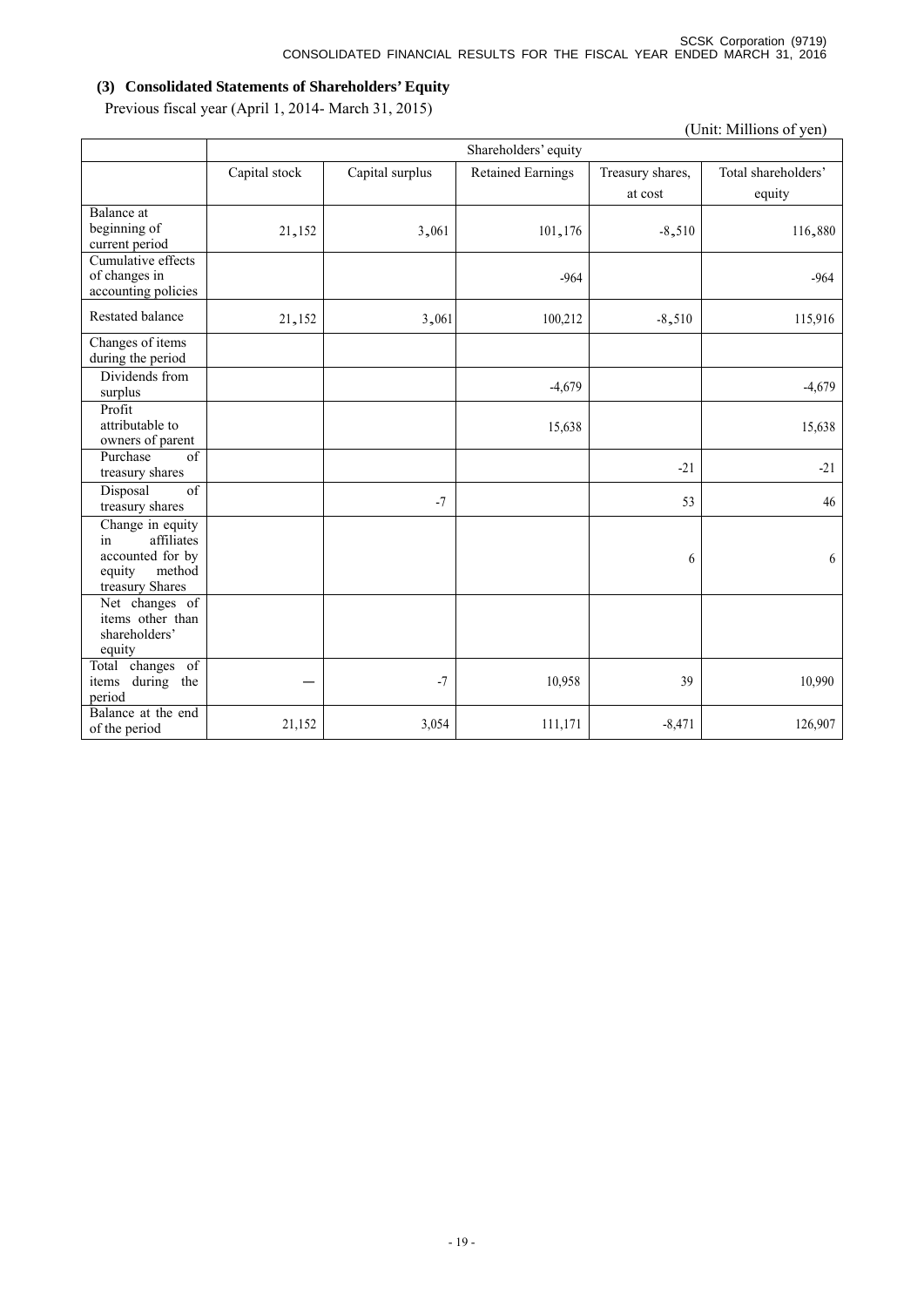|                                                                                                                    |                                                                       |                                             | Accumulated other comprehensive income                |                                                                  |                                               |                                     |                                   |                     |
|--------------------------------------------------------------------------------------------------------------------|-----------------------------------------------------------------------|---------------------------------------------|-------------------------------------------------------|------------------------------------------------------------------|-----------------------------------------------|-------------------------------------|-----------------------------------|---------------------|
|                                                                                                                    | Valuation<br>difference<br>on<br>available-<br>for-sale<br>securities | Deferred<br>gains or<br>losses on<br>hedges | Foreign<br>currency<br>translation<br>adjustmen<br>ts | Accumula<br>ted<br>adjustmen<br>ts for<br>retirement<br>benefits | Total<br>other<br>comprehe<br>nsive<br>income | Subscription<br>rights to<br>shares | Non-<br>controllin<br>g interests | Total net<br>assets |
| Balance at<br>beginning of<br>current period                                                                       | 1,129                                                                 | $-0$                                        | $-57$                                                 | 2,537                                                            | 3,608                                         | 135                                 | 5,535                             | 126,159             |
| Cumulative<br>effects of changes<br>in accounting<br>policies                                                      |                                                                       |                                             |                                                       |                                                                  |                                               |                                     |                                   | $-964$              |
| Restated balance                                                                                                   | 1,129                                                                 | $-0$                                        | $-57$                                                 | 2,537                                                            | 3,608                                         | 135                                 | 5,535                             | 125,196             |
| Changes of items<br>during the period                                                                              |                                                                       |                                             |                                                       |                                                                  |                                               |                                     |                                   |                     |
| Dividends from<br>surplus                                                                                          |                                                                       |                                             |                                                       |                                                                  |                                               |                                     |                                   | $-4,679$            |
| Profit<br>attributable to<br>owners of<br>parent                                                                   |                                                                       |                                             |                                                       |                                                                  |                                               |                                     |                                   | 15,638              |
| Purchase<br>$\overline{of}$<br>treasury shares                                                                     |                                                                       |                                             |                                                       |                                                                  |                                               |                                     |                                   | $-21$               |
| Disposal<br>of<br>treasury shares                                                                                  |                                                                       |                                             |                                                       |                                                                  |                                               |                                     |                                   | 46                  |
| Change<br>in<br>equity<br>in<br>affiliates<br>accounted<br>for<br>equity<br>by<br>method treasury<br><b>Shares</b> |                                                                       |                                             |                                                       |                                                                  |                                               |                                     |                                   | 6                   |
| Net changes of<br>items other than<br>shareholders'<br>equity                                                      | 1,390                                                                 | $-15$                                       | 419                                                   | 147                                                              | 1,942                                         | $-28$                               | 435                               | 2,349               |
| Total changes of<br>items during the<br>period                                                                     | 1,390                                                                 | $-15$                                       | 419                                                   | 147                                                              | 1,942                                         | $-28$                               | 435                               | 13,340              |
| Balance<br>the<br>at<br>end of the period                                                                          | 2,520                                                                 | $-16$                                       | 361                                                   | 2,684                                                            | 5,550                                         | 106                                 | 5,971                             | 138,536             |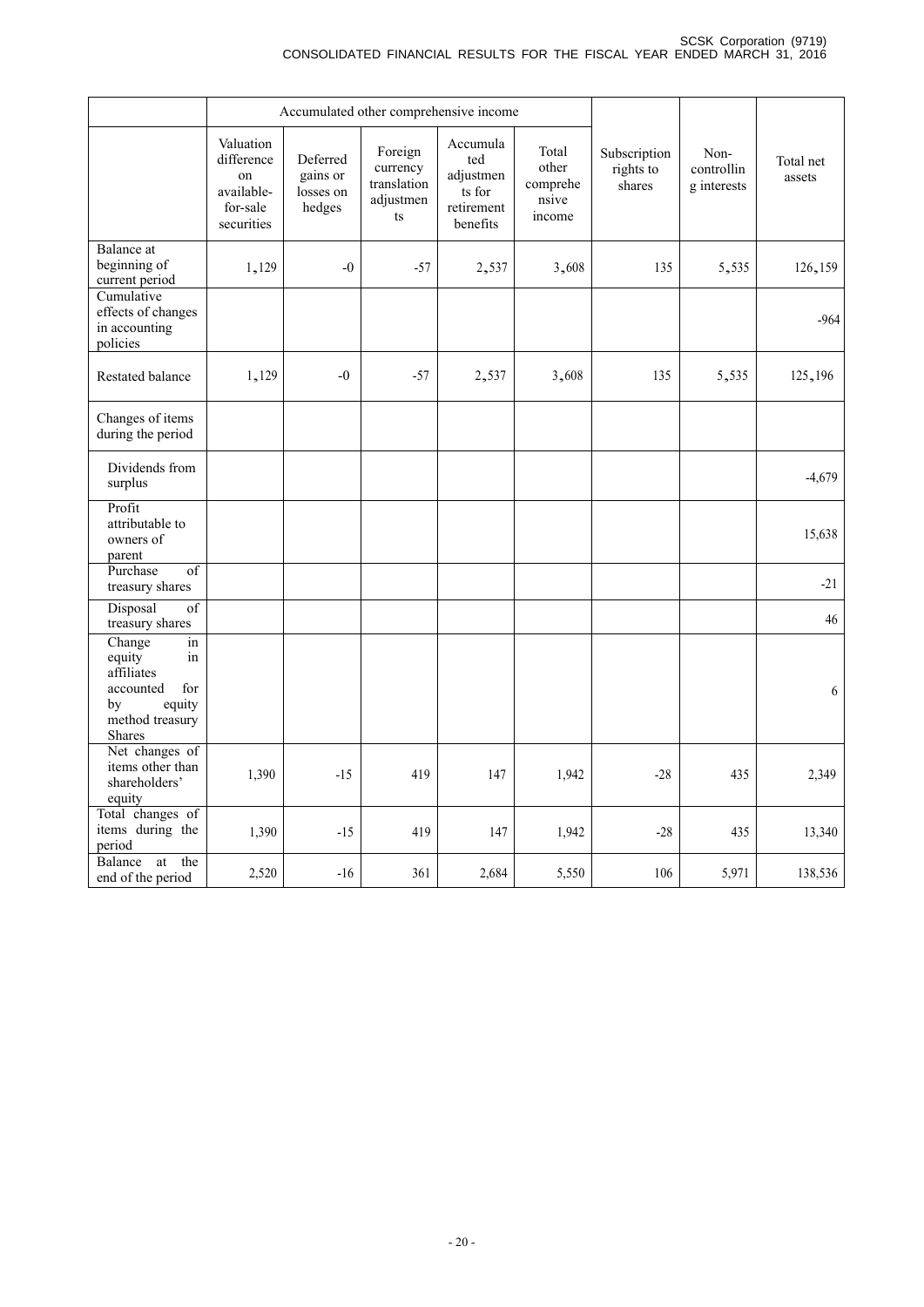Fiscal year under review (April 1, 2015- March 31, 2016)

|                                                                                                                   |               |                      |                          |                             | (Unit: Millions of yen)       |  |  |  |  |
|-------------------------------------------------------------------------------------------------------------------|---------------|----------------------|--------------------------|-----------------------------|-------------------------------|--|--|--|--|
|                                                                                                                   |               | Shareholders' equity |                          |                             |                               |  |  |  |  |
|                                                                                                                   | Capital stock | Capital surplus      | <b>Retained Earnings</b> | Treasury shares, at<br>cost | Total shareholders'<br>equity |  |  |  |  |
| Balance at<br>beginning of<br>current period                                                                      | 21,152        | 3,054                | 111,171                  | $-8,471$                    | 126,907                       |  |  |  |  |
| Changes of items<br>during the period                                                                             |               |                      |                          |                             |                               |  |  |  |  |
| Dividends from<br>surplus                                                                                         |               |                      | $-6,240$                 |                             | $-6,240$                      |  |  |  |  |
| Profit<br>attributable to<br>owners of parent                                                                     |               |                      | 26,956                   |                             | 26,956                        |  |  |  |  |
| Change in<br>treasury shares<br>of parent arising<br>from transactions<br>with non<br>controlling<br>shareholders |               | 7                    |                          |                             | $\overline{7}$                |  |  |  |  |
| Purchase<br>of<br>treasury shares                                                                                 |               |                      |                          | $-22$                       | $-22$                         |  |  |  |  |
| of<br>Disposal<br>treasury shares                                                                                 |               | $-7$                 |                          | 42                          | 34                            |  |  |  |  |
| Change in equity<br>affiliates<br>in<br>accounted for by<br>method<br>equity<br>treasury Shares                   |               |                      |                          | $\sqrt{ }$                  | $\boldsymbol{7}$              |  |  |  |  |
| Net changes of<br>items other than<br>shareholders'<br>equity                                                     |               |                      |                          |                             |                               |  |  |  |  |
| Total changes of<br>during the<br>items<br>period                                                                 |               | $-0$                 | 20,715                   | 26                          | 20,742                        |  |  |  |  |
| Balance at the end<br>of the period                                                                               | 21,152        | 3,054                | 131,886                  | $-8,444$                    | 147,649                       |  |  |  |  |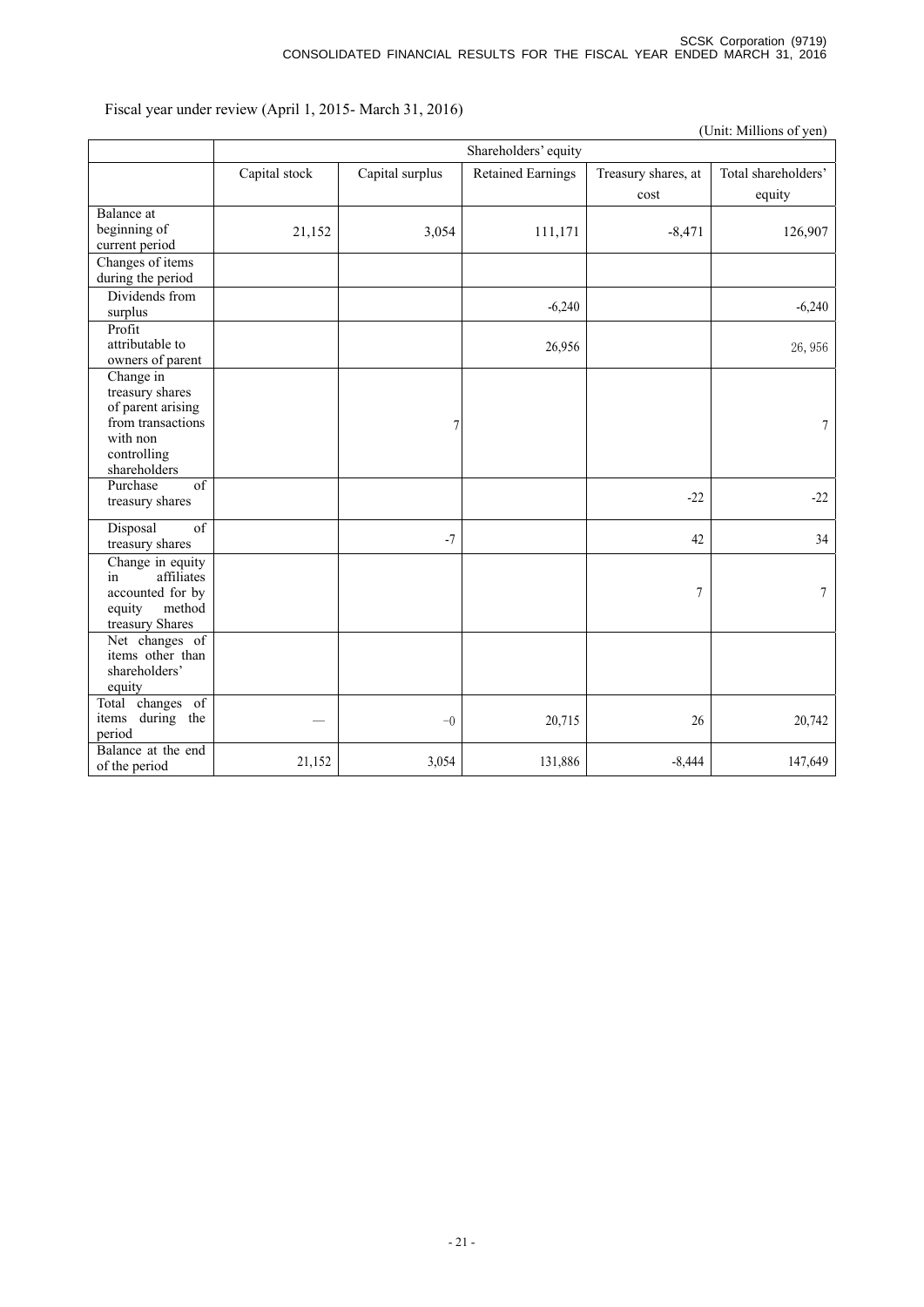|                                                                                                                         |                                                                       |                                             | Accumulated other comprehensive income                |                                                                  |                                               |                                     |                                  |                     |
|-------------------------------------------------------------------------------------------------------------------------|-----------------------------------------------------------------------|---------------------------------------------|-------------------------------------------------------|------------------------------------------------------------------|-----------------------------------------------|-------------------------------------|----------------------------------|---------------------|
|                                                                                                                         | Valuation<br>difference<br>on<br>available-<br>for-sale<br>securities | Deferred<br>gains or<br>losses on<br>hedges | Foreign<br>currency<br>translation<br>adjustmen<br>ts | Accumula<br>ted<br>adjustmen<br>ts for<br>retirement<br>benefits | Total<br>other<br>comprehe<br>nsive<br>income | Subscription<br>rights to<br>shares | Non-<br>controlling<br>interests | Total net<br>assets |
| Balance at<br>beginning of<br>current period                                                                            | 2,520                                                                 | $-16$                                       | 361                                                   | 2,684                                                            | 5,.550                                        | 106                                 | 5,971                            | 138,536             |
| Changes of<br>items during<br>the period                                                                                |                                                                       |                                             |                                                       |                                                                  |                                               |                                     |                                  |                     |
| Dividends<br>from surplus                                                                                               |                                                                       |                                             |                                                       |                                                                  |                                               |                                     |                                  | $-6,240$            |
| Profit<br>attributable to<br>owners of<br>parent                                                                        |                                                                       |                                             |                                                       |                                                                  |                                               |                                     |                                  | 26,956              |
| Change in<br>treasury<br>shares of<br>parent arising<br>from<br>transactions<br>with non<br>controlling<br>shareholders |                                                                       |                                             |                                                       |                                                                  |                                               |                                     |                                  | $\boldsymbol{7}$    |
| Purchase<br>of<br>treasury<br>shares                                                                                    |                                                                       |                                             |                                                       |                                                                  |                                               |                                     |                                  | $-22$               |
| $\overline{of}$<br>Disposal<br>treasury<br>shares                                                                       |                                                                       |                                             |                                                       |                                                                  |                                               |                                     |                                  | 34                  |
| Change<br>in<br>equity<br>in<br>affiliates<br>accounted for<br>by<br>equity<br>method<br>treasury<br>Shares             |                                                                       |                                             |                                                       |                                                                  |                                               |                                     |                                  | 7                   |
| Net<br>changes<br>of items other<br>than<br>shareholders'<br>equity                                                     | $-963$                                                                | $-73$                                       | $-192$                                                | $-6,550$                                                         | $-7,780$                                      | $-18$                               | 66                               | $-7,731$            |
| Total changes<br>of items during<br>the period                                                                          | $-963$                                                                | $-73$                                       | $-192$                                                | $-6,550$                                                         | $-7,780$                                      | $-18$                               | 66                               | 13,010              |
| Balance at the<br>end<br>of<br>the<br>period                                                                            | 1,556                                                                 | $-89$                                       | 169                                                   | $-3,866$                                                         | $-2,229$                                      | $88\,$                              | 6,038                            | 151,546             |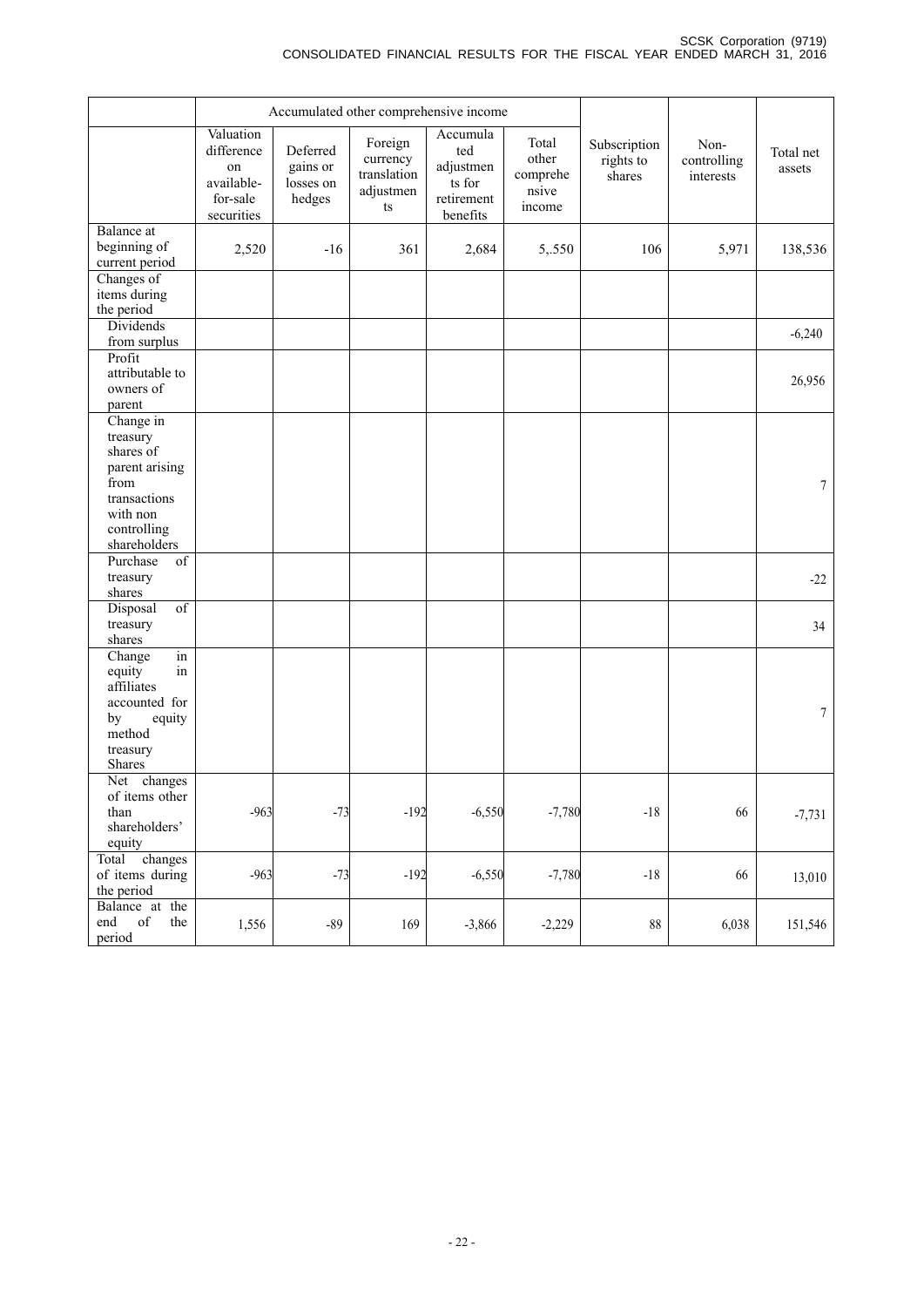# **(4) Consolidated Statements of Cash Flows**

|                                                            |                                       | (Unit: Millions of yen)               |
|------------------------------------------------------------|---------------------------------------|---------------------------------------|
|                                                            | From Apr. 1, 2014<br>to Mar. 31, 2015 | From Apr. 1, 2015<br>to Mar. 31, 2016 |
| Cash flows from operating activities                       |                                       |                                       |
| Income before income taxes and minority interests          | 26,471                                | 32,858                                |
| Depreciation                                               | 6,865                                 | 8,003                                 |
| Amortization of goodwill                                   | 87                                    | 89                                    |
| Impairment loss                                            |                                       | 356                                   |
| Increase (decrease) in allowance for doubtful accounts     | 17                                    | 52                                    |
| Increase (decrease) in net defined benefit liability       | 58                                    | 62                                    |
| Decrease (increase) in net defined benefit asset           | $-1,054$                              | $-1,096$                              |
| Loss on retirement of non-current assets                   | 364                                   | 87                                    |
| Loss (gain) on sales of non-current assets                 | $-2$                                  | 12                                    |
| Loss (gain) on valuation of investment securities          | 46                                    |                                       |
| Loss (gain) on sales of investment securities              | $-1,455$                              | $-248$                                |
| Equity in earnings losses of affiliates                    | $-472$                                | $-344$                                |
| Interest and dividend income                               | $-145$                                | $-159$                                |
| Interest expenses paid on loans and bonds                  | 221                                   | 197                                   |
| Decrease (increase) in investment securities for sale      | 21,335                                | 8,784                                 |
| Decrease (increase) in notes and accounts receivable-trade | $-89$                                 | 226                                   |
| Decrease (increase) in inventories                         | $-809$                                | $-1,102$                              |
| Decrease (increase) in guarantee deposits                  | $-24,775$                             | $-12,655$                             |
| Increase (decrease) in notes and accounts payable-trade    | $-2,046$                              | 1,958                                 |
| Increase (decrease) in deposits received of prepaid cards  | 6,556                                 | 6,584                                 |
| Directors' bonus payments                                  | $-139$                                | $-171$                                |
| Other                                                      | 2,822                                 | $-2,776$                              |
| Subtotal                                                   | 33,856                                | 40,718                                |
| Interest and dividend income received                      | 288                                   | 324                                   |
| Interest expenses paid                                     | $-222$                                | $-191$                                |
| Compensation expenses paid                                 | $-697$                                | $-664$                                |
| Payments for move expenses                                 |                                       | $-2,508$                              |
| Contractual termination penalties paid                     | $-170$                                |                                       |
| Income taxes (paid) refund                                 | $-3,347$                              | $-2,948$                              |
| Net cash provided by (used in) operating activities        | 29,707                                | 34,730                                |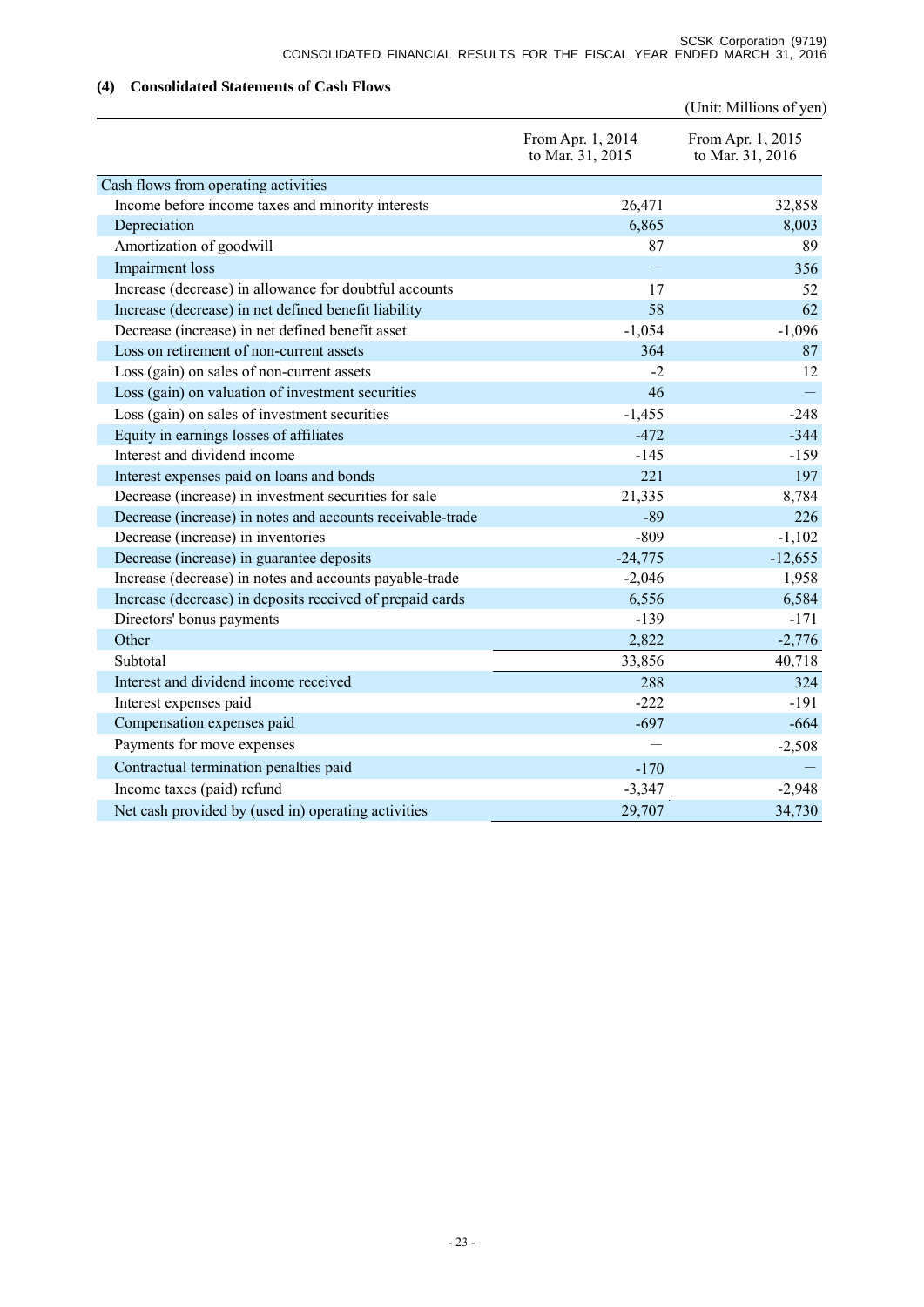SCSK Corporation (9719) CONSOLIDATED FINANCIAL RESULTS FOR THE FISCAL YEAR ENDED MARCH 31, 2016

(Unit: Millions of yen)

|                                                                                                                           | From Apr. 1, 2014<br>to Mar. 31, 2015 | From Apr. 1, 2015<br>to Mar. 31, 2016 |
|---------------------------------------------------------------------------------------------------------------------------|---------------------------------------|---------------------------------------|
| Cash flows from investing activities                                                                                      |                                       |                                       |
| Payments of deposit                                                                                                       | $-331$                                |                                       |
| Proceeds from withdrawal deposit                                                                                          | 18,000                                | 351                                   |
| Purchase of securities                                                                                                    | $-3,200$                              | $-3,900$                              |
| Proceeds from sales and redemption of securities                                                                          | 3,100                                 | 4,000                                 |
| Purchase of property, plant and equipment                                                                                 | $-10,796$                             | $-7,946$                              |
| Proceeds from sales of property, plant and equipment                                                                      | 6                                     | 9                                     |
| Purchase of intangible assets                                                                                             | $-3,108$                              | $-3,524$                              |
| Purchase of investment securities                                                                                         | $-7$                                  | 59                                    |
| Proceeds from sales and redemption of investment<br>securities                                                            | 1,584                                 | 562                                   |
| Proceeds from purchase of stock of subsidiaries with change<br>of scope of consolidation                                  | 421                                   |                                       |
| Payments for transfer of business                                                                                         |                                       | $-211$                                |
| Collection of short-term loans receivable                                                                                 | 26                                    | 7                                     |
| Proceeds from liquidation of subsidiaries                                                                                 | 675                                   |                                       |
| Proceeds from withdrawal of investments in partnership                                                                    | 188                                   | 235                                   |
| Payments for lease and guarantee deposits                                                                                 | $-1,313$                              | $-224$                                |
| Proceeds from collection of lease and guarantee deposits                                                                  | 201                                   | 1,010                                 |
| Other                                                                                                                     | $-281$                                | 216                                   |
| Net cash provided by (used in) investing activities                                                                       | 5,166                                 | $-9,473$                              |
| Cash flows from financing activities                                                                                      |                                       |                                       |
| Increase in short-term loans payable                                                                                      | 7,500                                 | 10,000                                |
| Decrease in short-term loans payable                                                                                      | $-14,500$                             | $-10,000$                             |
| Proceeds from long-term loans payable                                                                                     | 5,000                                 |                                       |
| Repayments of long-term loans payable                                                                                     |                                       | $-10,000$                             |
| Proceeds from issuance of bonds                                                                                           |                                       | 10,000                                |
| Redemption of bonds                                                                                                       |                                       | $-5,000$                              |
| Repayments of lease obligations                                                                                           | $-1,522$                              | $-691$                                |
| Purchase of treasury shares                                                                                               | $-21$                                 | $-23$                                 |
| Proceeds from sales of treasury shares                                                                                    | 21                                    | 16                                    |
| Cash dividends paid                                                                                                       | $-4,679$                              | $-6,240$                              |
| Cash dividends paid to non controlling interests                                                                          | $-192$                                | $-137$                                |
| Payments from changes in ownership interests in<br>subsidiaries that do not result in change in scope of<br>consolidation |                                       | $-262$                                |
| Net cash provided by (used in) financing activities                                                                       | $-8,395$                              | 12,338                                |
| Effect of exchange rate change on cash and cash equivalents                                                               | 230                                   | $-104$                                |
| Net increase (decrease) in cash and cash equivalents                                                                      | 26,708                                | 12,813                                |
| Cash and cash equivalents at the beginning of period                                                                      | 59,004                                | 85,713                                |
| Decrease in cash and cash equivalents resulting from<br>exclusion of subsidiaries from consolidation                      |                                       | $-81$                                 |
| Cash and cash equivalents at the end of period                                                                            | 85,713                                | 98,445                                |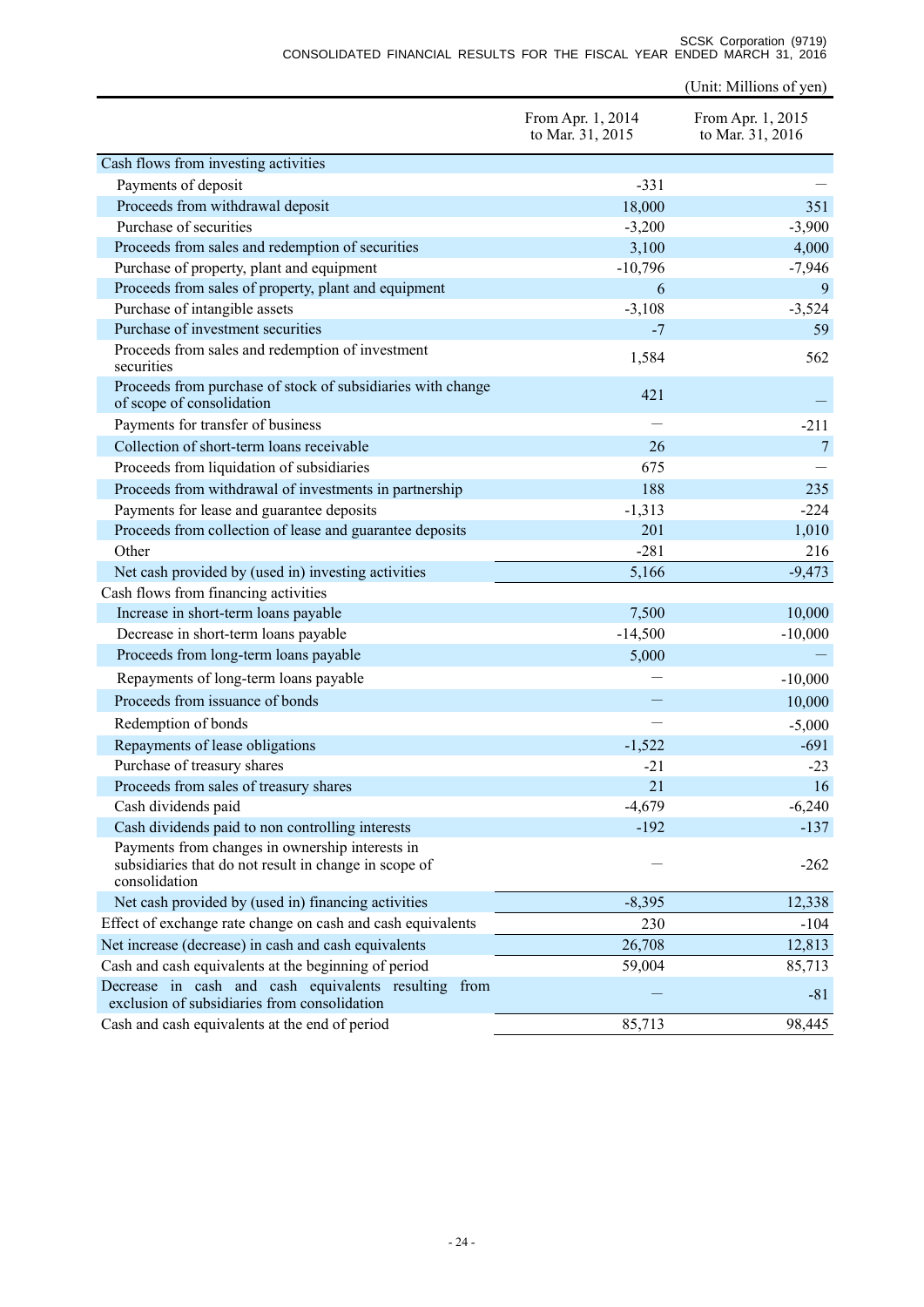# **(5) Notes to Consolidated Financial Statements**

(Notes regarding the Premise of a Going Concern) No applicable items.

(Significant Items for the Preparation of Consolidated Financial Statements)

# 1. Scope of Consolidation

(1) 20 consolidated subsidiaries SCSK KYUSHU CORPORATION SCSK HOKKAIDO CORPORATION SCSK USA inc. SCSK Europe Ltd. SCSK Shanghai Limited. SCSK Asia Pacific Pte. Ltd. JIEC Co., Ltd. WinTechnology Corporation SCSK ServiceWare Corporation VeriServe Corporation SCSK PRESCENDO CORPORATION Allied Engineering Corporation CSI SOLUTIONS Corporation QUO CARD Co., Ltd. SCSK Nearshore Systems Corporation VA Linux Systems Japan K.K SCSK SYSTEM MANAGEMENT CORPORATION SDC Corporation

One investment partnerships and one silent partnership

From the first quarter of the consolidated fiscal year under review, we have removed Veriserve Shanghai Corporation from the scope of consolidation because of its loss of materiality upon the start of liquidation proceedings for same on February 17, 2015. Also, we have removed CSK Group Investment Fund from the scope of consolidation because of a reduction of materiality upon its dissolution on June 30, 2015.

(2) Major non-consolidated subsidiaries and affiliates GIOT CORPORATION Tokyo Green Systems Corporation

 Non-consolidated subsidiaries are excluded from consolidation because they are all small in size, and their total assets, sales, net income and retained earnings are immaterial to the consolidated financial statements.

 GIOT CORPORATION, a non-consolidated subsidiary, was renamed the VERISERVE OKINAWA TEST CENTER CORPORATION on April 1, 2016.

2 Equity-method affiliates

(1) Non-consolidated equity-method affiliate : 1 GIOT CORPORATION

(2) Consolidated equity method affiliate : 2 ARGO GRAPHICS Inc. ATLED Co., Ltd.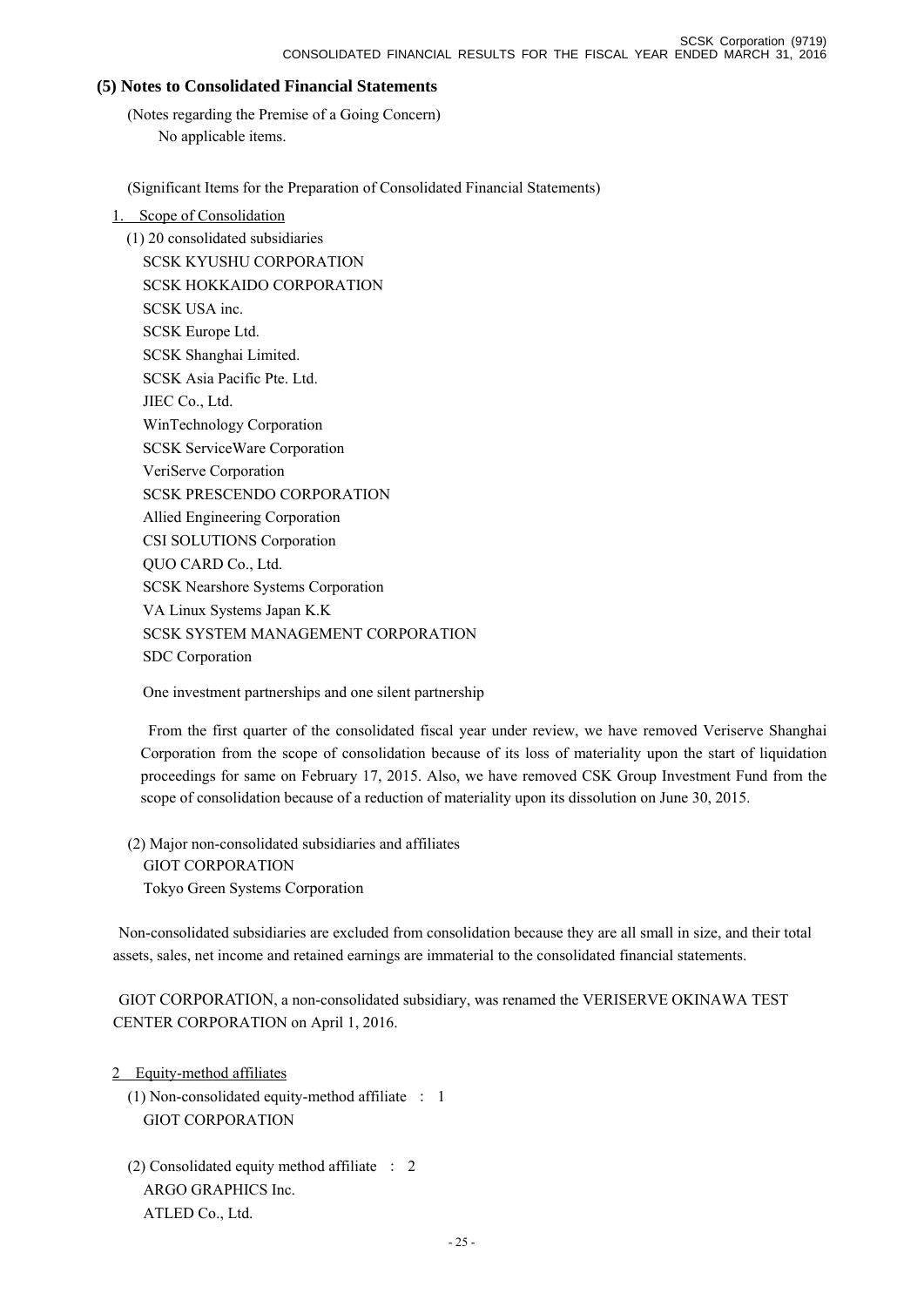Tokyo Green Systems Corporation, a non-consolidated subsidiary not treated under the equity method, is excluded from the application of said method because its overall importance within the group is low and its impact on net income, retained earnings and other factors is minor.

### 3 Fiscal Year of Consolidated Subsidiaries

The fiscal year-end of SCSK Europe Ltd., SCSK Shanghai Limited, SCSK Asia Pacific Pte. Ltd., and one investment partnerships is December 31. Therefore, for those companies, preparation of the consolidated financial statements for the fiscal year ended March 31, 2016 is based on the financial statements for the period from January 1, 2015 through to December 31, 2015.

Note that necessary adjustments have been made for consolidation purposes with regard to material transactions that took place in the period between the above period-end and the fiscal year-end of the Company.

Except for the items stated above, items are omitted for any information that did not change significantly in the period since the most recent Securities Report (filed June 25, 2015).

### (Changes in accounting policies)

The Accounting Standard for Business Combinations (Accounting Standards Board of Japan (ASBJ) Statement No. 21) of September 13, 2013, the Accounting Standard for Consolidated Financial Statements (ASBJ Statement No.22) of September 13, 2013, and the Accounting Standard for Business Divestitures (ASBJ Statement No. 7) of September 13, 2013, have been applied from the fiscal year under review. Differences arising from changes in holdings of subsidiaries in cases where the parent company continues to have control are now recorded in capital surplus, and acquisition expenses for business combinations are now treated as expenses in the consolidated financial statements for the year in which they arise. For business combinations which occur after the beginning of the fiscal year under review, any changes to the allocation of the acquisition price arising from settlement of the provisional accounting treatment shall be reflected in the quarterly consolidated financial statements for the quarter in which the business combination occurred. Additionally, a change in presentation has been made to Net income, and the previous accounting standard category of Minority interests has changed to Non-controlling interests. To reflect these changes in presentation, the consolidated financial statements for the previous consolidated fiscal year have been restated.

The Company has adopted these accounting standards from the beginning of the fiscal year under review, in accordance with transitional treatment based on Article 58-2 (4) of the Accounting Standard for Business Combinations, Article 44-5 (4) of the Accounting standard for Consolidated Financial Statements, and Article 57-4 (4) of the Accounting Standard for Business Divestitures.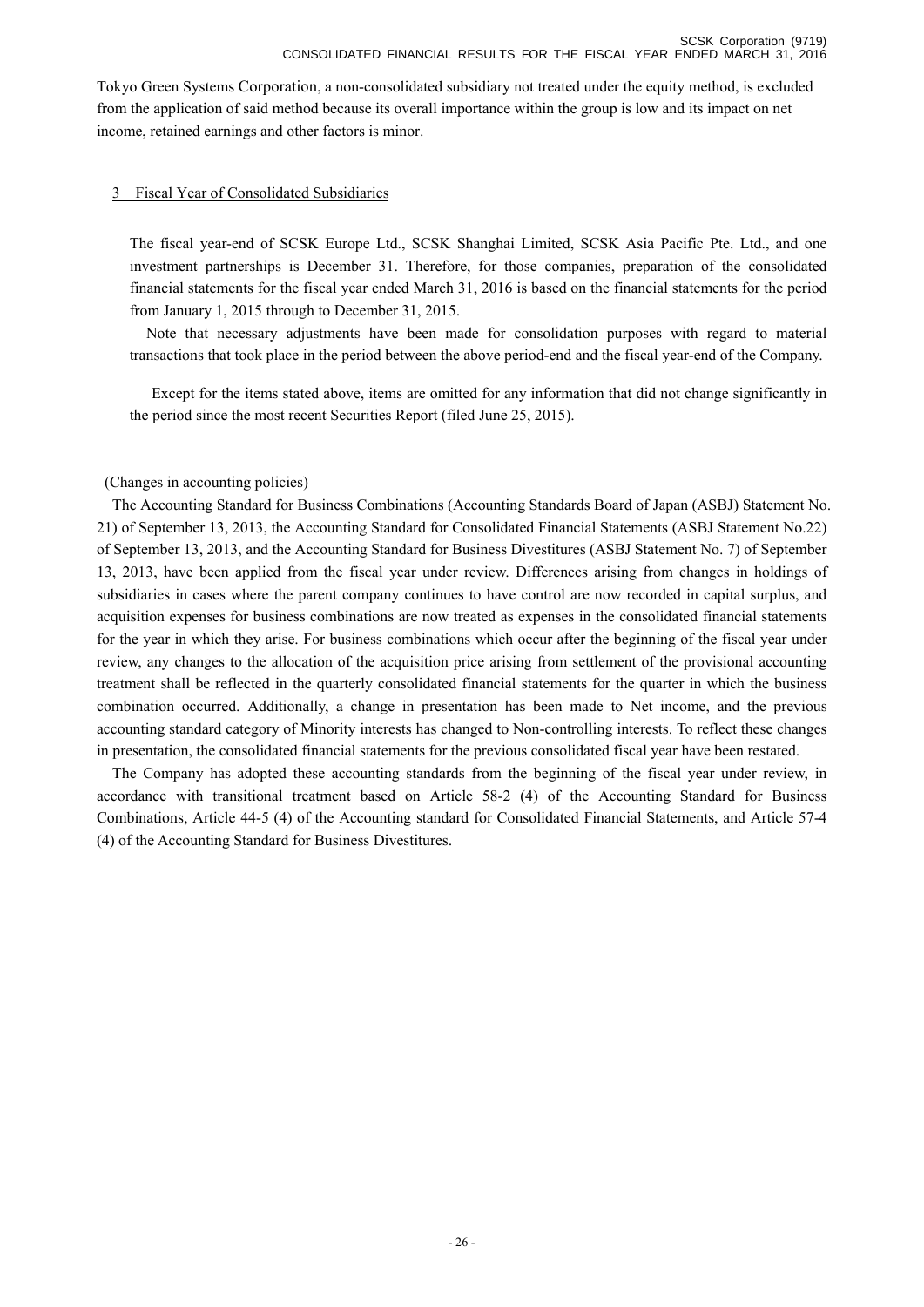(Segment Information, etc.)

## **1. Overview of reported segments**

The Company designates its reported segments according to customer industry and IT service business area. The Board of Directors and the Representative Director & President decide on the allocation of business resources, evaluate business performance in reference to these reported segment, with such managerial decision-making directly reflected in the pursuit of business activities within those reported segments.

Based on this arrangement, eight reportable segments have been designated: Manufacturing Systems, Telecommunication Systems, Distribution Systems, Financial Systems, Business Solutions, Business Services, IT Platform Solutions, and Prepaid Card Business.

Businesses not included within the above are presented in the aggregate as "Others."

- (1) Manufacturing Systems: Building on years of knowledge and experience with customer industrial processes ranging from manufacturing through sales, this group provides a wide range of IT solutions in a variety of areas, from enterprise systems to production control systems, information systems, SCM/ CRM and on to automotive systems.
- (2) Telecommunication Systems: This group focuses mainly on customers in the telecommunications, energy, and media sectors, to whom it provides optimally integrated services drawn together from IT solutions in such areas as enterprise systems, information systems, CRM, and service systems.
- (3) Distribution Systems: This group provides IT solution packages, configured from various enterprise systems, information systems, SCM/ CRM and e-commerce solutions, to customers in the distribution, trading, service, and pharmaceutical industries. Also, to customers aiming to expand abroad, we offer a variety of optimally configured IT solutions in support of their overseas ventures.
- (4) Financial Systems: This group provides a variety of system development, operation, and maintenance services to stably and efficiently support the strategic endeavors of financial institutions, mainly those in banking and trust banking, life insurance and other insurance, securities, leasing, and the credit card business.
- (5) Business Solutions: This group provides AMO (Application Management Outsourcing) services that cover the entire system lifecycle, from development and installation to maintenance and operation. These services, optimally arranged to meet the business objectives of our customers, center on ERP products, beginning with our internally developed ProActive and including SAP and Oracle offerings, and on CRM products.
- (6) Business Services: This group combines IT with our human resources and operational know-how to provide a level of BPO services unique to an IT company. Among the services that our group offers are: BPO backed by 13 call/ contact centers throughout Japan; third-party verification; and full EC (ecommerce) outsourcing backed by three fulfillment centers within the greater Tokyo area.
- (7) IT Platform Solutions: Supported by extensive know-how and a high level of technological proficiency, this group offers flexible support for a variety of customer initiatives, in manufacturing with CAD, CAE, etc., or IT infrastructure, tailoring state-of-the-art technology and a select mix of products and services to meet customer needs.
- (8) Prepaid Card Business: The prepaid card business provides issuing/ settlement services for prepaid cards, develops and markets card systems, etc.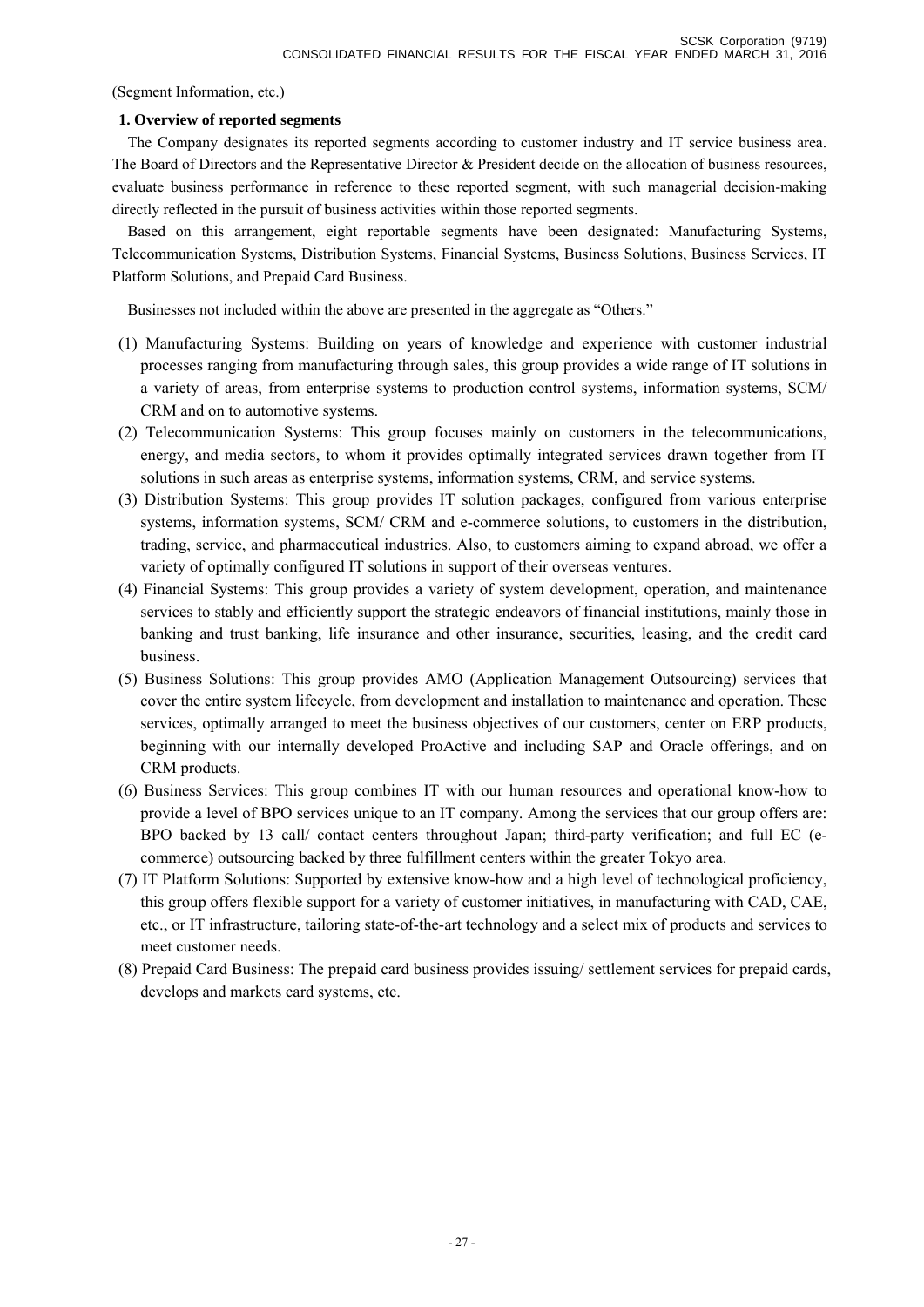(2) Recategorizing of reporting segments, etc.

 Beginning from the fiscal year under review, we are restructuring our organization in support of efforts toward the client industry-based provision of system development, infrastructure building, and system maintenance/ management services. This initiative is being advanced in line with a core strategic transformation toward the promotion and growth of service-oriented businesses under our new Medium-Term Management Plan, which took effect that year.

 Accordingly, two segments earlier reported as the Industrial Systems Business Group and the Global Systems Business Group have, as a result of this client industry-based reorganization, been recategorized into three reporting sections: the Manufacturing Systems Business Group, the Telecommunication Systems Business Group, and the Distribution Systems Business Group. Also, IT architecture integration, system management, datacenter (netXDC) services, and other services formerly part of the IT Management Group have been reassigned to other segments.

# **2. Accounting methods used to calculate net sales, segment income (loss) and other items for reported segments**

Accounting method for reported segments is the same as described in "Significant Items for the Preparation of Consolidated Financial Statements." Income of reported segments is based on operating income. Internal net sales or transfers are based on current market prices.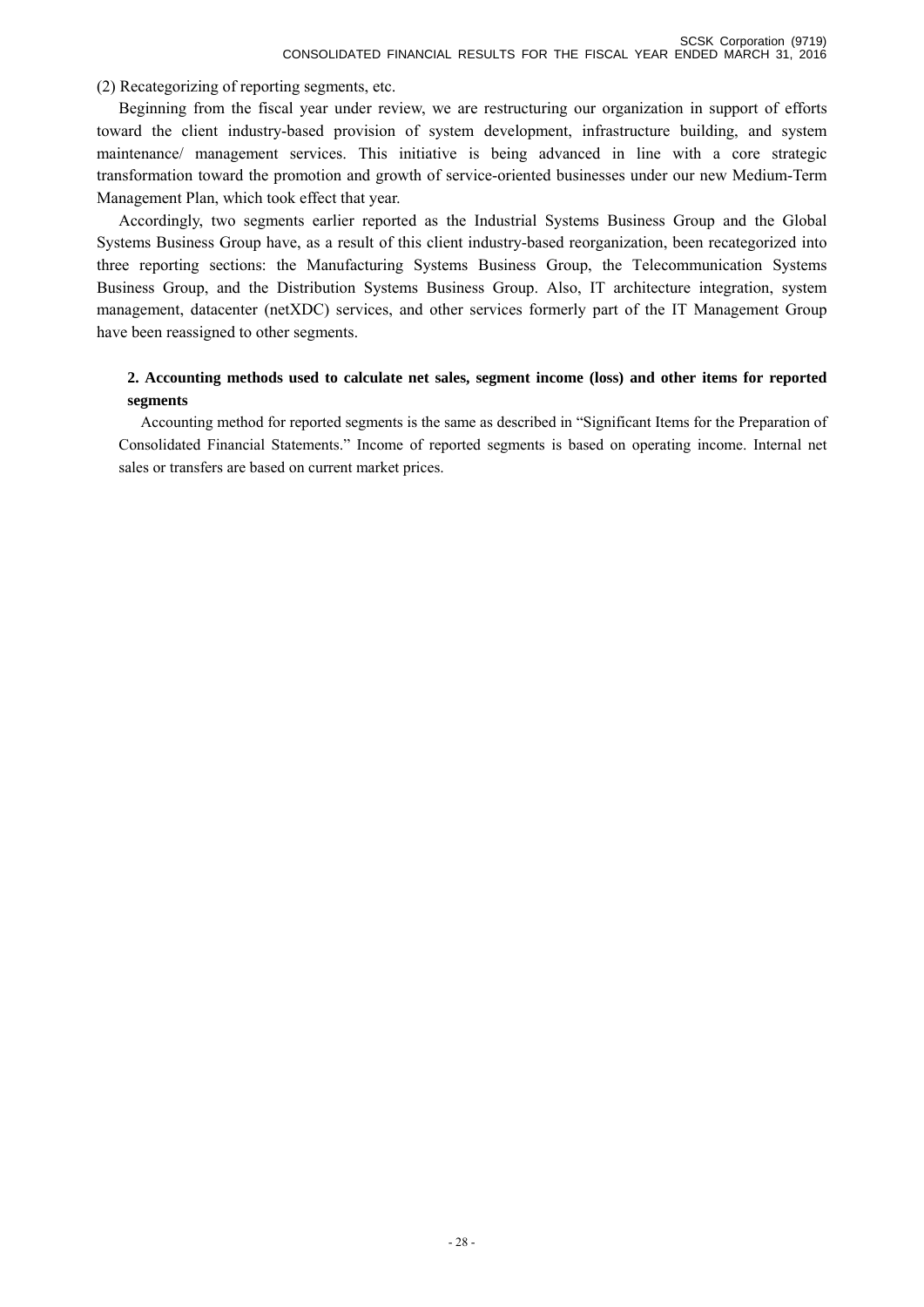## **3. Information on Sales, Income (Loss) by Reported segment**

### **For the fiscal year ended March 31, 2015 (April 1, 2014 – March 31, 2015)**

(Unit: Millions of yen)

|                                                                            | Manufacturing<br><b>Systems</b> | Tele-<br>communicati<br>on Systems | Distribution<br>Systems | Financial<br><b>Systems</b> | <b>Business</b><br>Solutions | <b>Business</b><br><b>Services</b> | <b>IT Platform</b><br>Solutions | Prepaid<br>Card<br><b>Business</b> |
|----------------------------------------------------------------------------|---------------------------------|------------------------------------|-------------------------|-----------------------------|------------------------------|------------------------------------|---------------------------------|------------------------------------|
| Sales                                                                      |                                 |                                    |                         |                             |                              |                                    |                                 |                                    |
| Outside<br>(1)<br>customers                                                | 42,531                          | 28,225                             | 44,981                  | 60,829                      | 18,392                       | 33,732                             | 64,790                          | 3,378                              |
| (2)<br>Inter-segment<br>sales or transfers                                 | 2,653                           | 1,810                              | 8,699                   | 627                         | 3,228                        | 4,012                              | 7,308                           |                                    |
| Total                                                                      | 45,184                          | 30,035                             | 53,681                  | 61,457                      | 21,621                       | 37,745                             | 72,098                          | 3,379                              |
| Segment income (loss)                                                      | 3,049                           | 5,097                              | 5,435                   | 7,183                       | 804                          | 2,125                              | 5,173                           | 267                                |
| Segment assets                                                             | 23,545                          | 11,328                             | 31,662                  | 26,025                      | 12,006                       | 10,572                             | 30,433                          | 55,177                             |
| Other                                                                      |                                 |                                    |                         |                             |                              |                                    |                                 |                                    |
| Depreciation and<br>amortization                                           | 919                             | 512                                | 1,530                   | 439                         | 1,467                        | 325                                | 598                             | 73                                 |
| Investments in<br>equity method<br>affiliates                              |                                 |                                    | 187                     |                             |                              | 29                                 | 3,837                           |                                    |
| Net increase in<br>tangible fixed assets<br>and intangible fixed<br>assets | 3,568                           | 977                                | 4,251                   | 1,136                       | 2,037                        | 269                                | 1,079                           | 22                                 |

|                                                                         | Other | Total   | Adjustments<br>Note 1 | Per<br>consolidated<br>financial<br>statements<br>Note 2 |
|-------------------------------------------------------------------------|-------|---------|-----------------------|----------------------------------------------------------|
| <b>Sales</b>                                                            |       |         |                       |                                                          |
| Outside customers<br>(1)                                                | 770   | 297,633 |                       | 297,633                                                  |
| (2)<br>Inter-segment<br>sales or transfers                              | 1,925 | 30,267  | $-30,267$             |                                                          |
| Total                                                                   | 2,696 | 327,900 | $-30,267$             | 297,633                                                  |
| Segment income (loss)                                                   | 325   | 29,461  | $-1,458$              | 28,003                                                   |
| Segment assets                                                          | 4,866 | 205,619 | 128,670               | 334,290                                                  |
| Other                                                                   |       |         |                       |                                                          |
| Depreciation and<br>amortization                                        | 173   | 6,039   | 825                   | 6,865                                                    |
| Investments in<br>equity method<br>affiliates                           |       | 4,054   |                       | 4,054                                                    |
| Net increase in tangible<br>fixed assets and<br>intangible fixed assets | 1     | 13,344  | 1,482                 | 14,827                                                   |

Notes: 1 Adjustments are as follows:

(1) ¥1,458 million subtraction from operating income (loss) to reflect companywide expenses, etc., not allocated to any reportable segment.

(2) ¥128,670 million addition to segment assets to reflect companywide assets, etc., not allocated to any reportable segment.

(3) ¥825 million addition to depreciation to reflect depreciation charges on companywide assets.

 $(4)$  ¥1,482 million addition to increase/decrease in tangible/intangible assets to reflect net additions to companywide assets (new headquarters building, etc.).

2 Segment-specific income (loss) is presented as operating income from the Consolidated Statements of Income as adjusted for intersegment transfers and companywide allocations.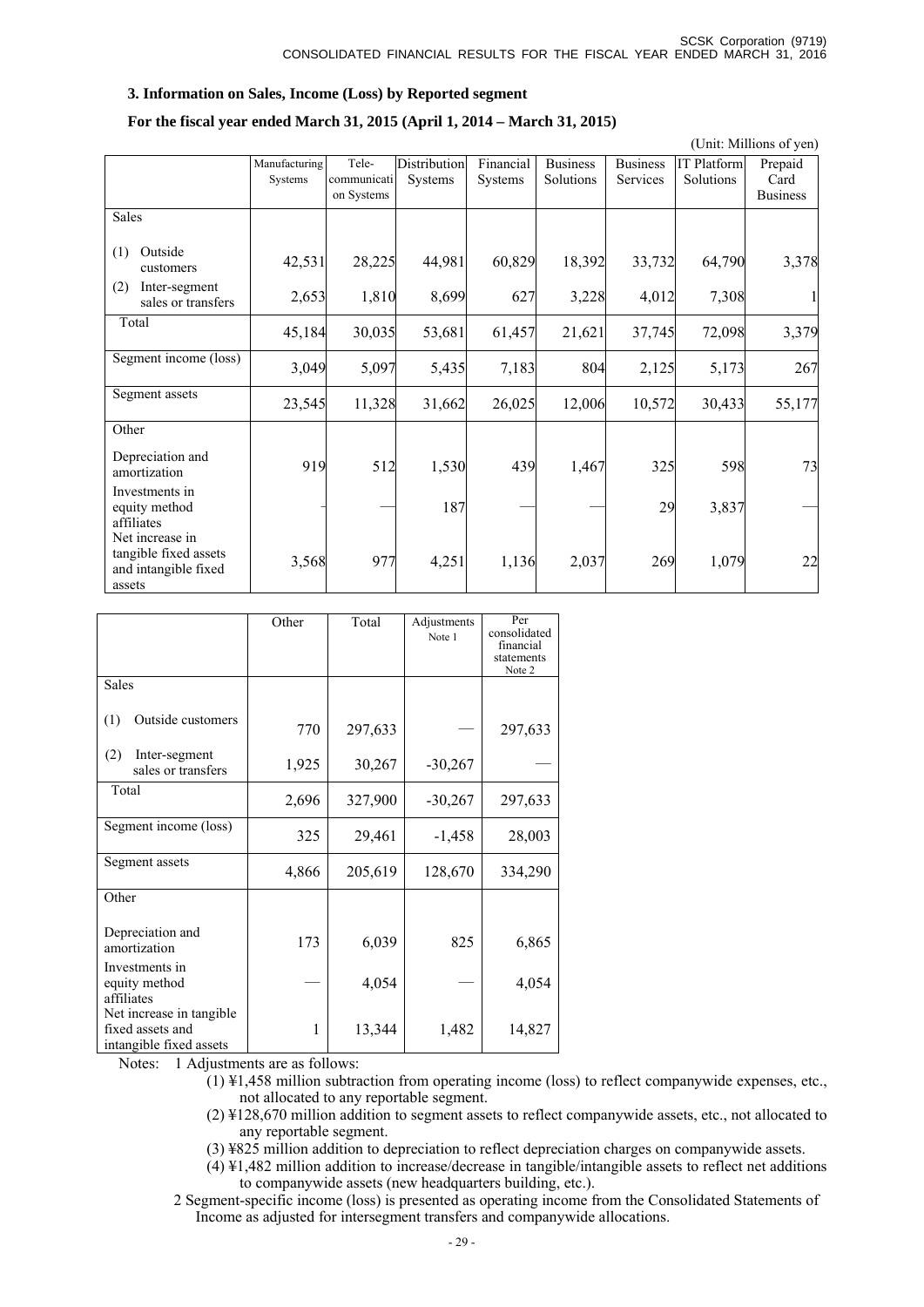(Unit: Millions of yen)

|                                                                            | Manufacturing<br>Systems | Tele-<br>communicati<br>on Systems | <b>Distribution</b><br><b>Systems</b> | Financial<br><b>Systems</b> | <b>Business</b><br>Solutions | <b>Business</b><br><b>Services</b> | <b>IT Platform</b><br>Solutions | Prepaid<br>Card<br><b>Business</b> |
|----------------------------------------------------------------------------|--------------------------|------------------------------------|---------------------------------------|-----------------------------|------------------------------|------------------------------------|---------------------------------|------------------------------------|
| Sales                                                                      |                          |                                    |                                       |                             |                              |                                    |                                 |                                    |
| (1) Outside customers                                                      | 40,849                   | 25,628                             | 46,754                                | 71,259                      | 19,052                       | 39,273                             | 77,135                          | 3,217                              |
| (2) Inter-segment sales<br>or transfers                                    | 3,193                    | 2,715                              | 10,035                                | 551                         | 2,839                        | 2,343                              | 6,251                           | 1                                  |
| Total                                                                      | 44,042                   | 28,343                             | 56,790                                | 71,810                      | 21,892                       | 41,617                             | 83,386                          | 3,218                              |
| Segment income (loss)                                                      | 3,220                    | 4,471                              | 6,321                                 | 8,386                       | 1,592                        | 2,839                              | 6,314                           | 225                                |
| Segment assets                                                             | 24,660                   | 10,541                             | 32,307                                | 28,198                      | 10,816                       | 11,861                             | 29,408                          | 59,154                             |
| Other                                                                      |                          |                                    |                                       |                             |                              |                                    |                                 |                                    |
| Depreciation and<br>amortization                                           | 1,171                    | 544                                | 1,880                                 | 599                         | 1,703                        | 384                                | 616                             | 81                                 |
| Investments in<br>equity method<br>affiliates                              |                          |                                    | 182                                   |                             |                              | 89                                 | 3,913                           |                                    |
| Net increase in<br>tangible fixed assets<br>and intangible fixed<br>assets | 3,074                    | 602                                | 2,341                                 | 878                         | 1,181                        | 482                                | 892                             | 131                                |

|  |  |  |  | For the fiscal year ended March 31, 2015(April 1, 2015 – March 31, 2016) |  |
|--|--|--|--|--------------------------------------------------------------------------|--|
|  |  |  |  |                                                                          |  |

|                                                                         | Other | Total   | Adjustments<br>Note 1 | Per<br>consolidated<br>financial<br>statements<br>Note 2 |
|-------------------------------------------------------------------------|-------|---------|-----------------------|----------------------------------------------------------|
| <b>Sales</b>                                                            |       |         |                       |                                                          |
| (1) Outside customers                                                   | 774   | 323,945 |                       | 323,945                                                  |
| (2) Inter-segment sales<br>or transfers                                 | 2,109 | 30,041  | $-30,041$             |                                                          |
| Total                                                                   | 2,884 | 353,986 | $-30,041$             | 323,945                                                  |
| Segment income (loss)                                                   | 313   | 33,684  | $-1,898$              | 31,785                                                   |
| Segment assets                                                          | 4,841 | 221,790 | 140,886               | 352,676                                                  |
| Other                                                                   |       |         |                       |                                                          |
| Depreciation and<br>amortization                                        | 177   | 7,159   | 843                   | 8,003                                                    |
| Investments in<br>equity method<br>affiliates                           |       | 4,185   |                       | 4,185                                                    |
| Net increase in tangible<br>fixed assets and<br>intangible fixed assets | 3     | 9,589   | 2,457                 | 12,046                                                   |

Notes: 1 Adjustments are as follows:

- $(1)$  ¥1,898 million subtraction from operating income (loss) to reflect companywide expenses, etc., not allocated to any reportable segment.
- (2) ¥140,886 million addition to segment assets to reflect companywide assets, etc., not allocated to any reportable segment.
- (3) ¥843 million addition to depreciation to reflect depreciation charges on companywide assets.
- (4) ¥2,457 million addition to increase/decrease in tangible/intangible assets to reflect net additions to companywide assets (new headquarters building, etc.).
- 2 Segment-specific income (loss) is presented as operating income from the Consolidated Statements of Income as adjusted for intersegment transfers and companywide allocations.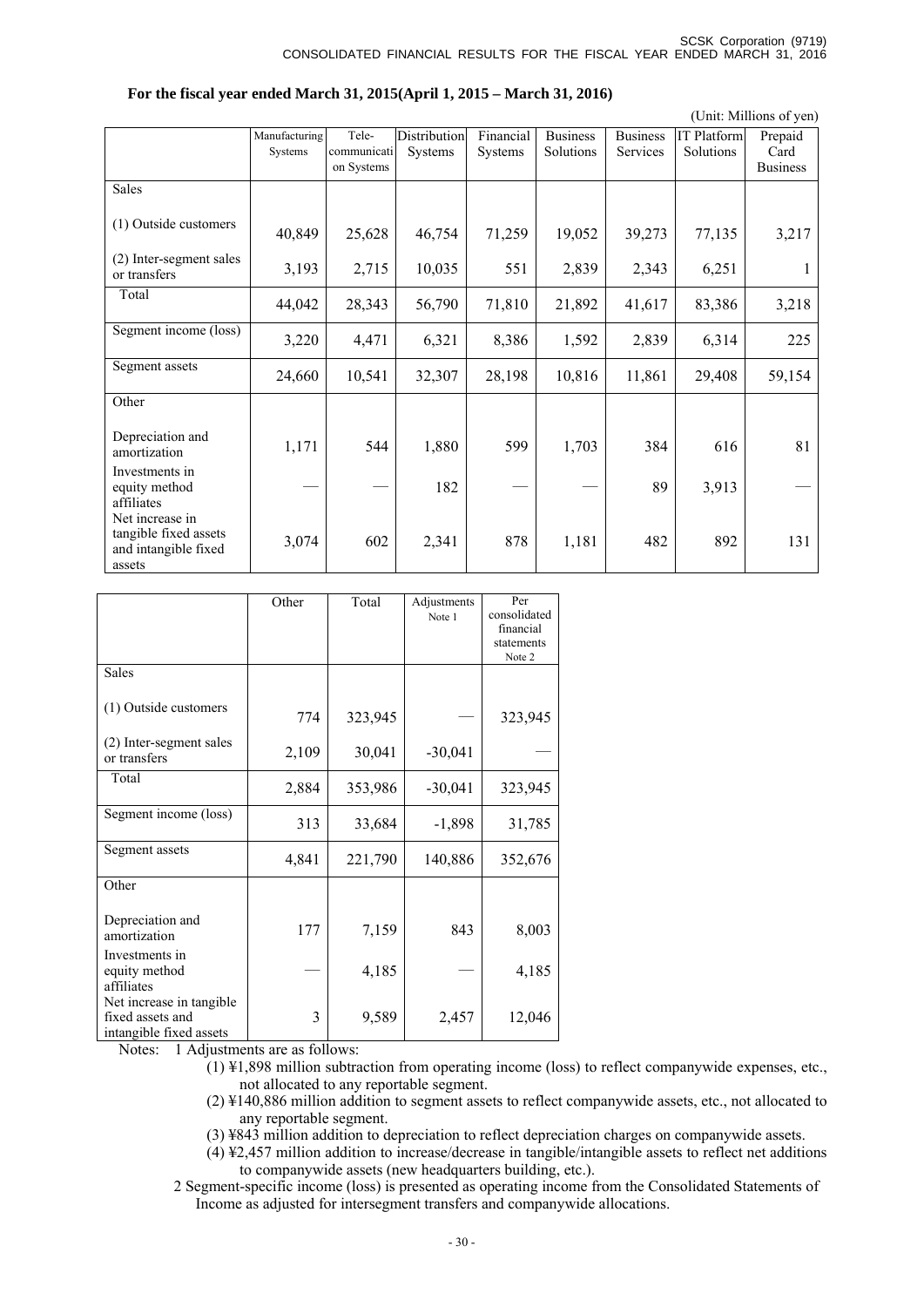### **(Related information)**

### **Previous fiscal year (April 1, 2014- March 31, 2015)**

## **1 Information by products and services**

 Disclosure of relevant information is omitted as similar information is disclosed in the Segment information.

## **2 Information by geographic segment**

1) Sales

Sales information by geographic segment is not shown because sales in Japan account for over 90% of sales on the consolidated statement of income.

## 2) Tangible fixed assets

Tangible fixed asset information by geographic segment is not shown because tangible fixed assets in Japan account for over 90% of tangible fixed assets on the consolidated balance sheet.

## **3. Major customers**

Disclosure of relevant information is omitted as no sales to any single external party accounted for more than 10% of sales on the consolidated statement of income.

## **Fiscal year under review (April 1, 2015 - March 31, 2016)**

## **1 Information by products and services**

 Disclosure of relevant information is omitted as similar information is disclosed in the Segment information.

## **2 Information by geographic segment**

1) Sales

Sales information by geographic segment is not shown because sales in Japan account for over 90% of sales on the consolidated statement of income.

2) Tangible fixed assets

Tangible fixed asset information by geographic segment is not shown because tangible fixed assets in Japan account for over 90% of tangible fixed assets on the consolidated balance sheet.

# **3. Major customers**

(Unit: Millions of yen)

| Customer                            | <b>Sales</b> | Relevant segment(s)              |
|-------------------------------------|--------------|----------------------------------|
| Jupiter Telecommunications Co. Ltd. | 33,280       | <b>Telecommunication Systems</b> |
|                                     |              | <b>IT Platform Solutions</b>     |

(Note) Sales do not include those to entities within the customer's corporate group.

# **Information on impairment loss from fixed assets by reported segment**

# **Previous fiscal year (April 1, 2014 - March 31, 2015)**

Not applicable.

## **Fiscal year under review (April 1, 2015 - March 31, 2016)**

|                 |                          |                                            |              |                      |                              |                             |                                 | (Unit: Millions of Yen)            |
|-----------------|--------------------------|--------------------------------------------|--------------|----------------------|------------------------------|-----------------------------|---------------------------------|------------------------------------|
|                 | Manufacturing<br>Systems | Tele-<br>communicati Systems<br>on Systems | Distribution | Financial<br>Systems | <b>Business</b><br>Solutions | <b>Business</b><br>Services | <b>IT Platform</b><br>Solutions | Prepaid<br>Card<br><b>Business</b> |
| Impairment loss |                          |                                            | 258          | —                    |                              |                             |                                 |                                    |

|                 | Others | Elimination<br>and<br>corporate | Total |
|-----------------|--------|---------------------------------|-------|
| Impairment loss |        | 98                              | 356   |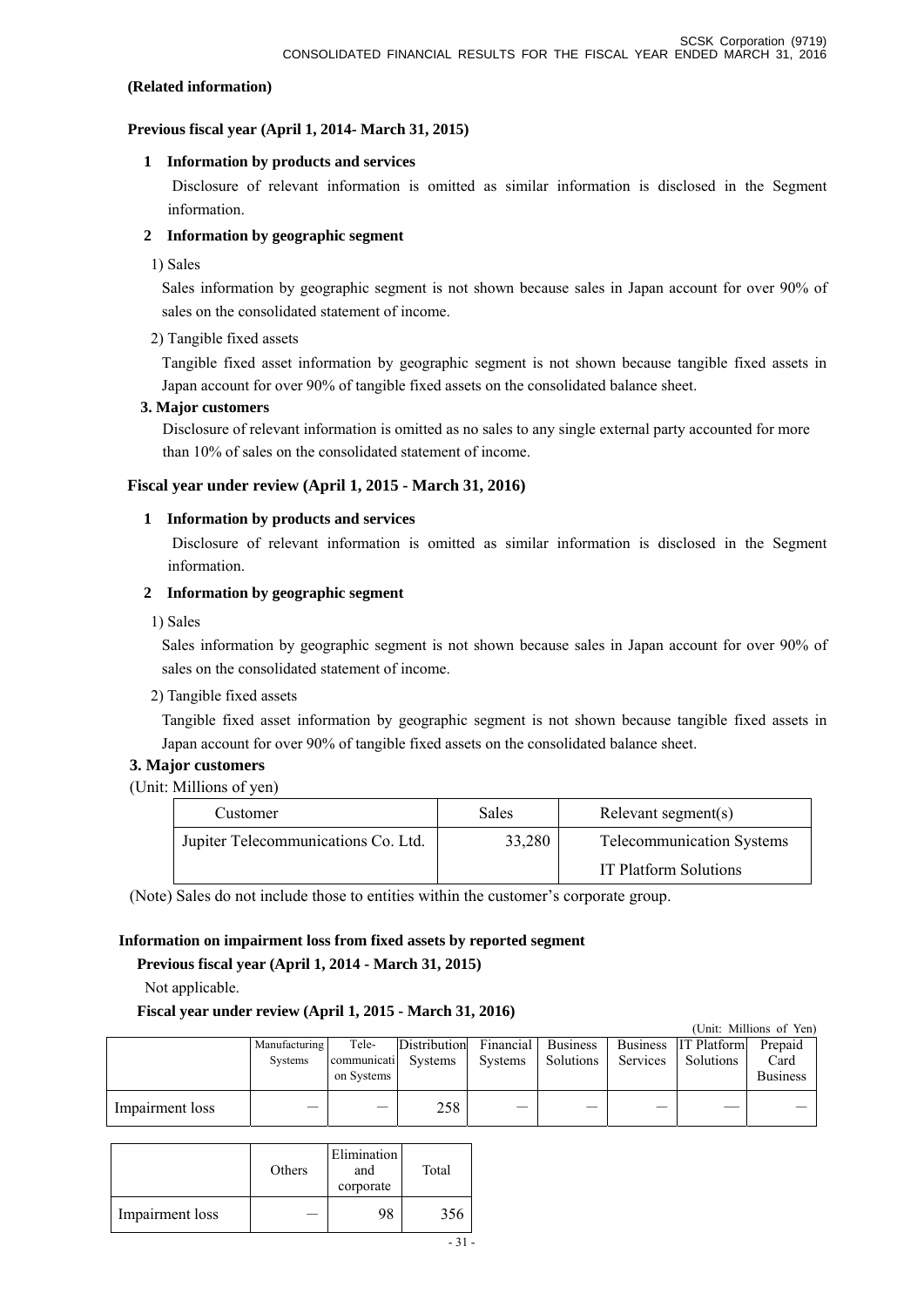# **Information on amortization of goodwill and unamortized balance by reported segment**

# **Previous fiscal year (April 1, 2014- March 31, 2015)**

|                             |                          |                                    |                                |                             |                              |                                    | (Unit: Millions of Yen)         |                                    |
|-----------------------------|--------------------------|------------------------------------|--------------------------------|-----------------------------|------------------------------|------------------------------------|---------------------------------|------------------------------------|
|                             | Manufacturing<br>Systems | Tele-<br>communicati<br>on Systems | Distribution<br><b>Systems</b> | Financial<br><b>Systems</b> | <b>Business</b><br>Solutions | <b>Business</b><br><b>Services</b> | <b>IT Platform</b><br>Solutions | Prepaid<br>Card<br><b>Business</b> |
| Amortization of<br>goodwill |                          |                                    |                                |                             |                              | 20                                 | 44                              |                                    |
| Balance at end of<br>period |                          |                                    |                                |                             |                              | 41                                 | 102                             |                                    |

|                             | Others | Elimination<br>and<br>corporate | Total |
|-----------------------------|--------|---------------------------------|-------|
| Amortization of<br>goodwill | 18     |                                 |       |
| Balance at end of<br>period | 25     |                                 | 169   |

## **Fiscal year under review (April 1, 2015- March 31, 2016)**

Manufacturing Systems Telecommunicati on Systems Distribution Systems Financial Systems Business Solutions Business Services IT Platform Solutions Prepaid Card Business Amortization of<br>goodwill Amortization of  $20$   $52$   $-$ Balance at end of period - - - - - 20 203 -

|                             | Others | Elimination<br>and<br>corporate | Total |
|-----------------------------|--------|---------------------------------|-------|
| Amortization of<br>goodwill | 16     |                                 | 89    |
| Balance at end of<br>period |        |                                 | 232   |

# **Information on amortization of goodwill by reported segment**

**Previous fiscal year(April 1, 2014 - March 31, 2015)**  Not applicable.

**Fiscal year under review (April 1, 2015 - March 31, 2016)**  Not applicable.

(Unit: Millions of Yen))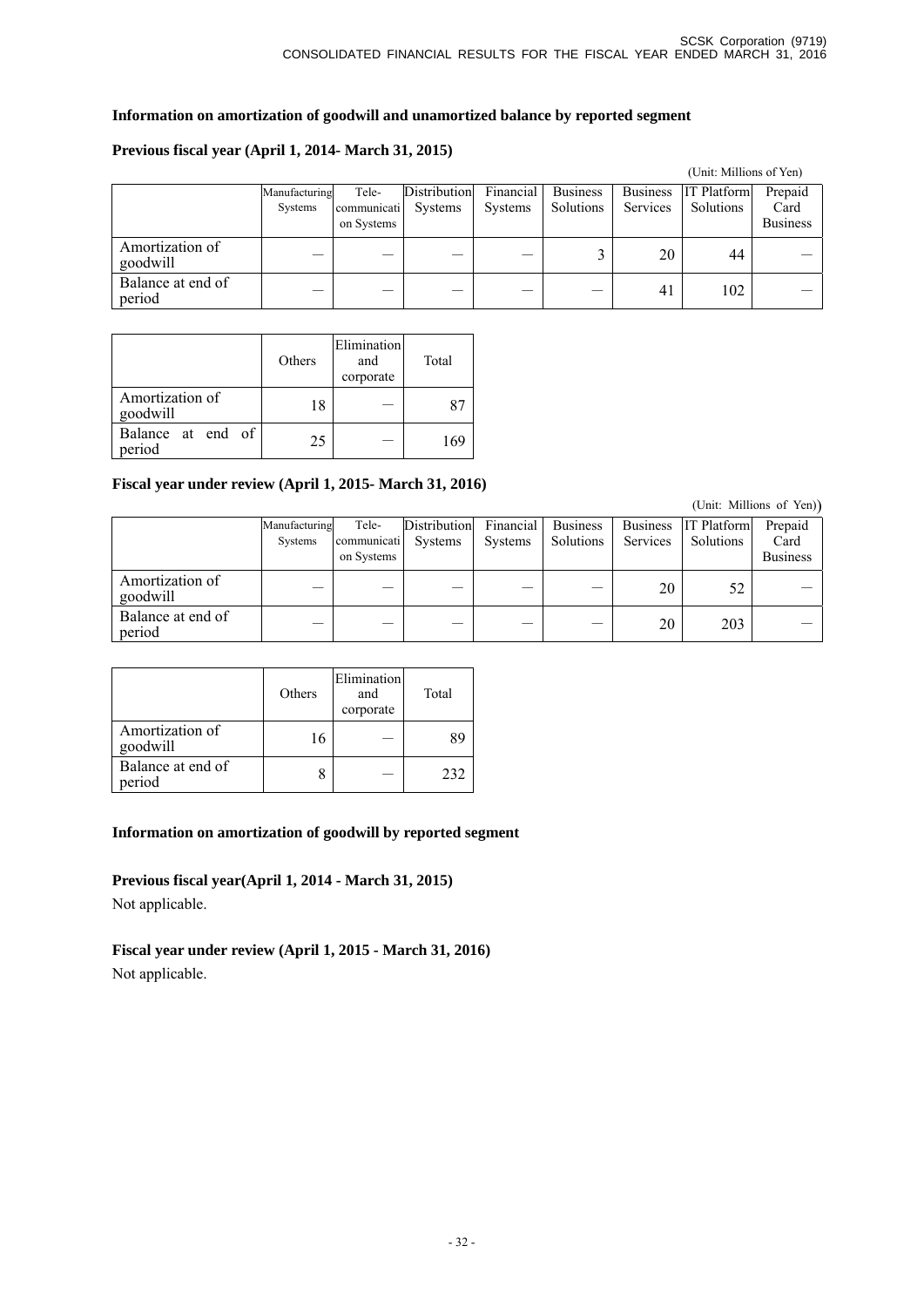# **(Per-Share Information)**

|                                    |                                                                              | (Unit: Yen)      |
|------------------------------------|------------------------------------------------------------------------------|------------------|
|                                    | Fiscal Year 2014<br>(April 1, 2014 to March 31, $(Apri 1, 2015$ to March 31, | Fiscal Year 2015 |
| Item                               | 2015)                                                                        | 2016)            |
| Net assets per share               | 1,276.37                                                                     | 1,401.00         |
| Net income per share               | 150.71                                                                       | 259.72           |
| Fully diluted net income per share | 150.02                                                                       | 259.28           |

Note:

1. Net income per share and fully diluted net income per share are calculated on the following basis.

| Item                                                                                                                                          |                   | Fiscal Year 2014<br>2015) | Fiscal Year 2015<br>(April 1, 2014 to March 31, (April 1, 2015 to March 31,<br>2016) |
|-----------------------------------------------------------------------------------------------------------------------------------------------|-------------------|---------------------------|--------------------------------------------------------------------------------------|
| Net income per share                                                                                                                          |                   |                           |                                                                                      |
| Net income                                                                                                                                    | (Millions of yen) | 15,638                    | 26,956                                                                               |
| Amount not attributable to common stock                                                                                                       | (Millions of yen) |                           |                                                                                      |
| Net income attributable to common stock                                                                                                       | (Millions of yen) | 15,638                    | 26,956                                                                               |
| Average number of shares of common<br>stock during the period                                                                                 | (shares)          | 103,764,860               | 103,789,208                                                                          |
| Fully diluted net income per share                                                                                                            |                   |                           |                                                                                      |
| Profit attributable to owners of parent<br>(adjustment amount)                                                                                | (Millions of yen) | -56                       | $-25$                                                                                |
| (Of which, change in holdings in equity<br>method affiliates due to issuance of<br>subscription rights)                                       | (Millions of yen) | $(-56)$                   | $(-25)$                                                                              |
| Increase in the number of common shares                                                                                                       | (shares)          | 99,824                    | 77,192                                                                               |
| (of which, stock acquisition rights)                                                                                                          | (shares)          | (99, 824)                 | (77.192)                                                                             |
| Overview of residual shares not included in the<br>calculation of fully diluted net income per share as they<br>do not have a dilutive effect |                   |                           |                                                                                      |

## **(Important post balance-sheet events)**

No applicable items.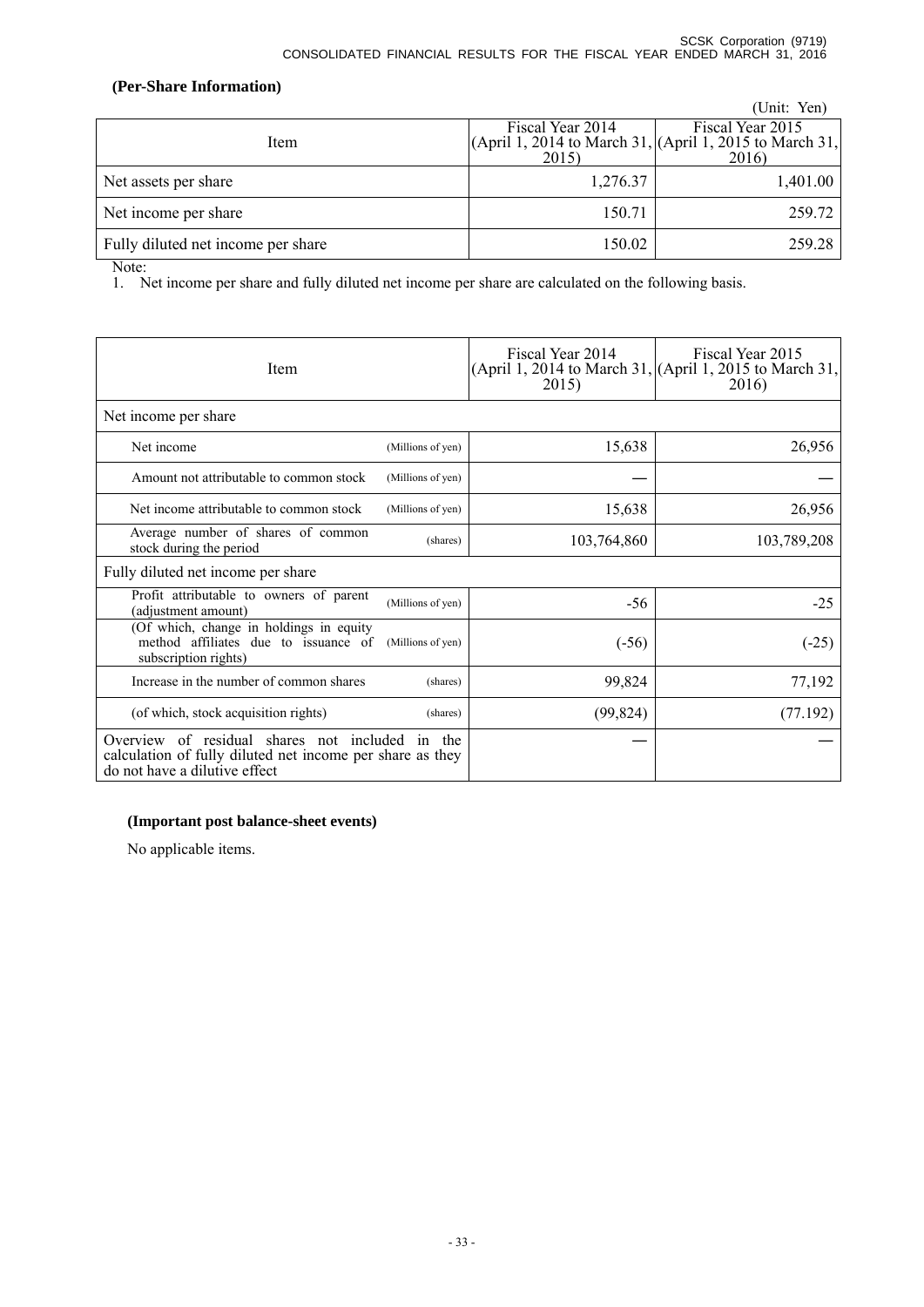## **6. Other**

Officer reassignments, retirements and appointments

1. Change in Governance Structure to a Company with an Audit and Supervisory Committee

Subject to shareholder approval at the FY2015 Ordinary Shareholders Meeting, to convene in late June 2016, the SCSK Corporation will change its governance structure to that of a company with an audit and supervisory committee. For details, please refer to our news release "SCSK to Change its Governance Structure to a Company with an Audit and Supervisory Committee" issued on February 18, 2016.

2. Officer reassignments, retirements and appointments

- (1) Director reassignments
	- (i) Representative director reassignments (effective April 1, 2016) President and Representative Director Tooru Tanihara Representative Director Hiroyuki Yamazaki
	- (ii) Retired Directors (effective March 31, 2016) Chairman Nobuhide Nakaido (became Director and Senior Advisor) President Yoshio Osawa (became Chairman) Representative Director Tatsuyasu Kumazaki (became Director)
- (2) Other officer reassignments (scheduled to take effect in June 2016 upon conclusion of the General Meeting of Shareholders)
	- (i) Candidates for director assignments (excluding directors who are audit or other committee members) Vice Chairman Michihiko Kanegae (currently Representative Director, Sumitomo Corporation) Director Katsuya Imoto (currently Senior Managing Executive Officer) Director Naoaki Mashimo (currently Managing Executive Officer) Director Hiroyuki Koike (currently Corporate Officer, Sumitomo Corporation)
	- (ii) Directors scheduled to retire (excluding directors who are audit and supervisory committee members) Director and Senior Advisor Nobuhide Nakaido (to become Senior Advisor) Director Hiroaki Kamata (to become Advisor) Director Shigeo Kurimoto (to become Advisor) Director Kimio Fukushima (to become Advisor) Director Takahiro Ichino (to become Advisor) Director Toshiyuki Kato (became President& CEO, CSI Solutions

Corporation)

(iii) Candidates for director assignments (audit and supervisory committee member) Director (audit and supervisory committee member)

|                                                   | Yoshiharu Takano (currently Standing Auditor)          |
|---------------------------------------------------|--------------------------------------------------------|
| Director (audit and supervisory committee member) |                                                        |
|                                                   | Shigeki Yasunami (currently Corporate Auditor)         |
| Director (audit and supervisory committee member) |                                                        |
|                                                   | Yuko Yasuda (currently Director)                       |
| Director (audit and supervisory committee member) |                                                        |
|                                                   | Shigenobu Aikyo (currently Outside Director, Hashimoto |
|                                                   | Sogyo Ltd.; and Outside Director, MODEC, Inc.)         |